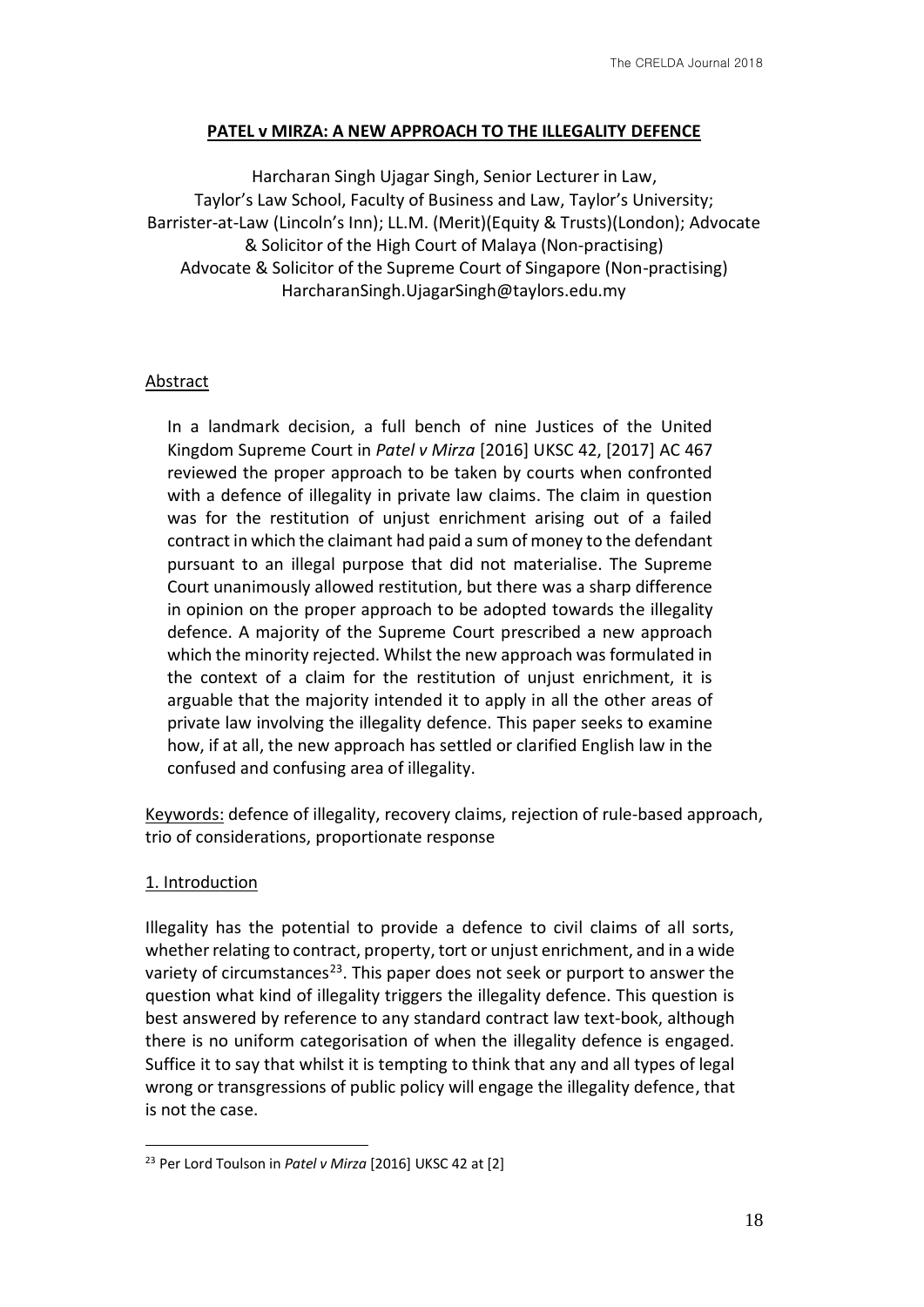Before *Patel v Mirza*<sup>24</sup> courts adopted a rule-based approach i.e. generally, the courts would not assist any claimant but would do so in certain exceptional situations. This approach was widely criticised. Despite undertaking a review, the United Kingdom Law Commission, did not recommend any reform. Accordingly, the United Kingdom Supreme Court responded to these criticisms in *Patel v Mirza*, formulating a new open-textured, multi-factorial approach with emphasis on the need for a proportionate response.

The question that this paper seeks to analyse is whether the new approach is satisfactory, to see if it has brought or will bring any clarity to this law. This will be done by examining the illegality defence, the pre-*Patel v Mirza* approach towards the applicability of the defence, the criticisms of such approach, followed by a detailed analysis of the decision in *Patel v Mirza* itself, before critically analysing the new approach formulated by the United Kingdom Supreme Court.

### 2. The Illegality Defence

This defence, which has been adopted in Malaysia<sup>25</sup>, has its foundation in Lord Mansfield CJ's oft-repeated *obiter dictum* in *Holman v Johnson*<sup>26</sup> (a claim in contract):

The principle of public policy is this: *ex dolo malo non oritur actio.* No court will lend its aid to a man who founds his cause of action upon an immoral or an illegal act. If, from the plaintiff's own stating or otherwise, the cause of action appears to arise *ex turpi causa*, or the transgression of a positive law of this country, there the Court says he has no right to be assisted.

The words 'lend its aid' and 'no right to be assisted' suggest that courts will not, in any circumstances, grant any remedy to a plaintiff if his claim is grounded on illegality, and that this may be so whether, in connection to the particular illegality in question, such plaintiff seeks to enforce some unperformed obligations on the part of the defendant or whether the plaintiff seeks to recover any benefits thereby conferred on the defendant. In short, illegality, prima facie, provides an iron-clad defence to both enforcement claims and restitution claims.

<sup>&</sup>lt;sup>24</sup> [2016] UKSC 42

 $25$  See, e.g., Contracts Act 1950 s 24: Every agreement of which the object or consideration is unlawful is void.

<sup>26</sup> (1775) 1 Cowp 341, 343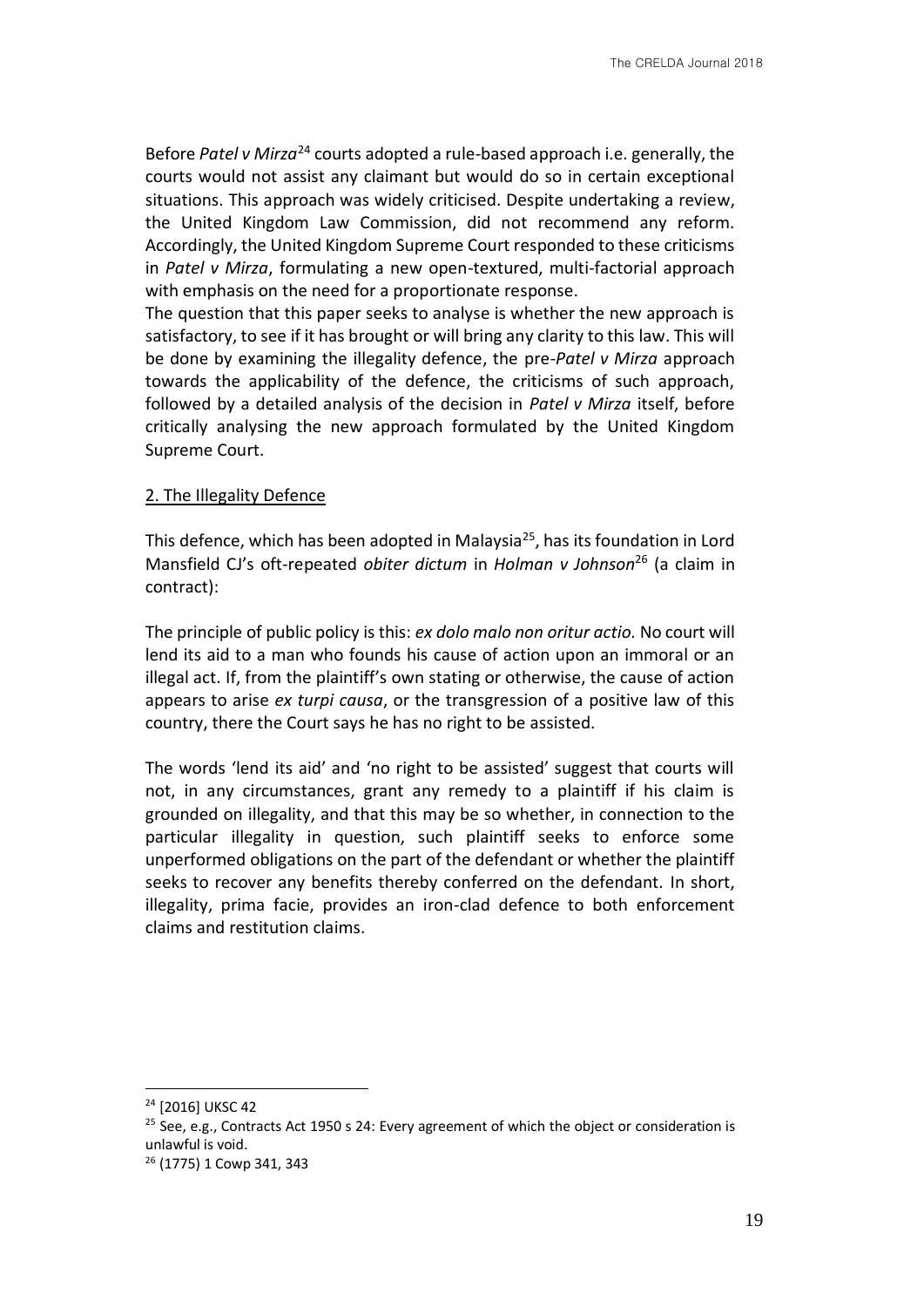# *2.1. Public Policy Justifying the Illegality Defence*

Lord Mansfied's dictum, supra, clearly indicates that public policy<sup>27</sup> underpins the illegality defence. At least three broad possible public policy considerations have been put forward to justify the illegality defence:

# *2.1.1. Maintaining the dignity of the courts*

Atiyah identifies the policy to be 'the undesirability of jeopardising the dignity of the courts.<sup>28</sup> The illegality defence has been described as a rule of 'judicial abstention' that 'precludes the judge from performing his ordinary adjudicative function in a case where that would lend the authority of the state to the enforcement of an illegal transaction or to the determination of the legal consequences of an illegal act.<sup> $29$ </sup> Whilst it is easy to see that the dignity of the courts would be offended in allowing a remedy to a plaintiff, for example, in cases involving gross immorality<sup>30</sup> or commission of serious criminal offences<sup>31</sup>, it is questionable whether the same is the case where the plaintiff's infringement is innocent<sup>32</sup> or if the infringement is merely of, say, some regulatory legislation.<sup>33</sup>

## *2.1.2. Deterrence*

1

The idea is that the courts' refusal to grant a remedy will deter persons from entering into illegal transactions. This 'rests upon the rather dubious assumption that everyone knows the law and will take heed of its deterrent effect. Deterrence is also properly the function of the criminal law, not the civil law.'<sup>34</sup> Phillip Sheperd QC, counsel for Patel, pithily dismissed the deterrence argument during submissions before the UK Supreme Court, stating, 'The difficulty with the deterrence argument is: who is being deterred? The

<sup>27</sup> Public policy was famously described as an "unruly horse" by Burroughs J in *Richardson v Mellish* (1842) 2 Bing 229 at 252

<sup>&</sup>lt;sup>28</sup> Atiyah, PS, An Introduction to the Law of Contract, (1995, 5<sup>th</sup> ed, Oxford: Clarendon Press

<sup>&</sup>lt;sup>29</sup> Per Lord Sumption in *Les Laboratories Servier v Apotex Inc* [2014] UKSC 55 at [23]

 $30$  See, for example, illustrations (j) and (k) to the Malaysian Contracts Act 1950 s 24

<sup>31</sup> But, see the startling observations by Lord Sumption at [253] – [254] in *Patel v Mirza* [2016] UKSC 42: "The rational rule, which I would hold to be the law, is that restitution is available for so long as mutual restitution of benefits remains possible…I would also reject the dicta…to the effect that there may be some crimes so heinous that the courts will decline to award restitution in any circumstances."

<sup>32</sup> See the discussion on the 'not *in pari delicto'* principle at paragraph 3 below

 $33$  In such situations courts have allowed plaintiffs to enforce agreements by focusing on the purpose of the legislation in question and whether there is a sufficiently close connection or link between the claim and the illegality. See, for example, *Shaw v Groom* [1970] 2 QB 504; *St John Shipping Corp v Joseph Rank Ltd* [1956] 3 All ER 683; *Hopewell Construction Co Ltd v Eastern & Oriental Hotel (1951) Sdn Bhd* [1988] 2 MLJ 621; *Ling Wah Press Sdn Bhd v Pustaka Utama Pelajaran Sdn Bhd* [1994] 3 CLJ 346.

<sup>&</sup>lt;sup>34</sup> Ewan McKendrick, *Contract Law*, Palgrave, 11<sup>th</sup> edition (2015), page 269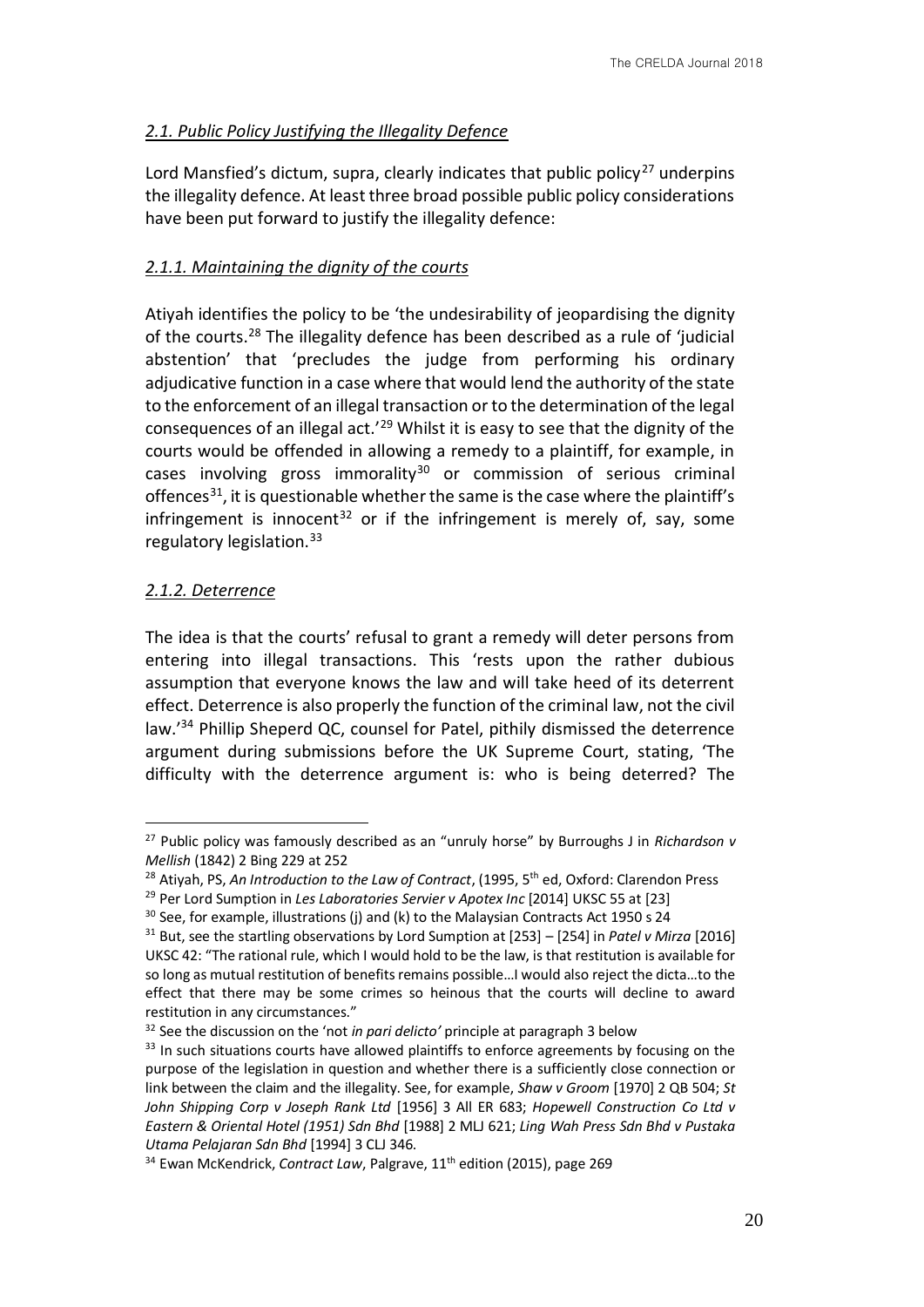defendant, if he succeeds will have been positively encouraged. So, deterrence as a policy is problematic.'<sup>35</sup>

# *2.1.3. Maintaining the integrity of the judicial system*

Enonchong states that the policy is to protect 'the integrity of the judicial system by ensuring that the courts are not seen by law-abiding members of the community to be lending their assistance to claimants who have defied the law.'<sup>36</sup>

McLachlin J in the Canadian Supreme Court case of *Hall v Herbert<sup>37</sup>* further explains:

…to allow recovery in these cases would be to allow recovery for what is illegal. It would put the courts in the position of saying that the same conduct is legal, in the sense of being capable of rectification by the court, and illegal. It would, in short, introduce an inconsistency in the law…the law must aspire to be a unified institution, the parts of which – contract, tort, the criminal law – must be in essential harmony. For the courts to punish conduct with the one hand while rewarding it with the other, would be to "create an intolerable fissure in the law's conceptually seamless web…"…We thus see that the concern, put at its most fundamental, is with the integrity of the legal system.

# *2.2. A competing policy consideration*

Clearly, a strict and absolute application of the illegality defence allows the defendant to escape all liability irrespective of the merits of the plaintiff's claim, and no matter how unmeritorious or reprehensible the conduct of the defendant may have been. As stated by Lord Goff in *Tinsley v Milligan<sup>38</sup>*:

[I]t is a principle of policy, whose application is indiscriminate and so can lead to unfair consequences as between the parties to the litigation. Moreover the principle allows no room for the exercise of any discretion by the court in favour of one party or the other.

Such 'an unforgiving and uncompromising'<sup>39</sup> doctrine is not only productive of injustice in some instances, it also runs counter to a competing public policy consideration of general application in law – that a person must not be allowed to gain from his own wrongdoing. As Lord Sumption stated in *Les Laboratoires Serviers and another v Apotex Inc and another<sup>40</sup>*:

<sup>35</sup> *Patel v Mirza* [2017] AC 467 at 473

<sup>36</sup> Enonchong, N, *Illegal Transactions* (1998) London: Lloyd's of London Press

<sup>37</sup> (1993) 101 DLR (4th) 129, 165

<sup>38</sup> [1994] 1 AC 340, 355

<sup>39</sup> *Stone & Rolls Ltd (in liquidation) v Moore Stephens (a firm)* [2009] UKHL 39, [2009] 1 AC 1391, per Lord Walker at [185]

<sup>40</sup> [2014] UKSC 55, [2015] AC 430 at [18]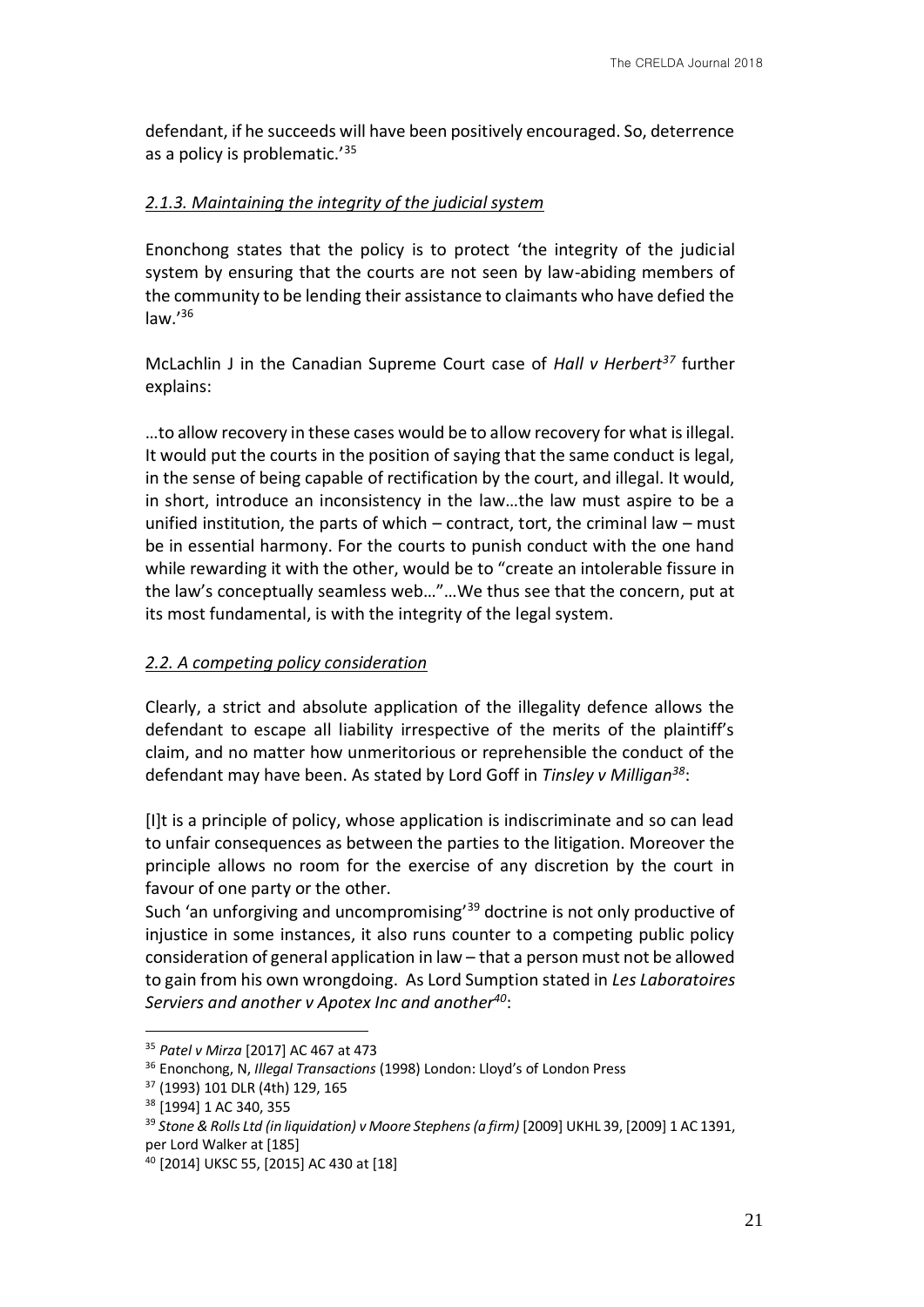The doctrine necessarily operates harshly in some cases, for it is relevant only to bar claims which would otherwise have succeeded. For this reason it is in the nature of things bound to confer capricious benefits on defendants some of whom have little to be said for them in the way of merits, legal or otherwise.

The law had therefore steered 'a middle course between two unacceptable positions': as succinctly highlighted by Bingham LJ in *Saunders v Edwards'<sup>41</sup>*:

On the one hand it is unacceptable that any court of law should aid or lend its authority to a party seeking to pursue or enforce an object or agreement which the law prohibits. On the other hand, it is unacceptable that the court should, on the first indication of unlawfulness affecting any aspect of a transaction, draw up its skirts and refuse all assistance to the plaintiff, no matter how serious his loss nor how disproportionate his loss to the unlawfulness of his conduct.

### 3. Pre-Patel v Mirza Approach

Having due regard to the conflicting public policy considerations in play, the courts developed a rule-based approach in determining the outcome of a claim tainted by illegality. Put simply, the rule-based approach involved the courts adopting a formulaic approach whereby the illegality defence would apply unless the plaintiff's claim fell within one or more of three broad exceptional categories of circumstances, outlined below, in which event the plaintiff would be granted a remedy notwithstanding the illegality.

### *3.1. Plaintiff not in pari delicto*

This exception has its origins in Lord Mansfield CJ's *obiter dictum* that 'if the plaintiff and defendant were to change sides, and the defendant was to bring his action against the plaintiff, the latter would then have the advantage of it; for where both are equally in fault, [*in pari delicto*] *potior est conditio defendentis*' <sup>42</sup>. This means that in the case of mutual fault, the position of the defendant is the stronger one, so that the court will refuse to assist the plaintiff and let the loss lie where it falls. Conversely, therefore, if the plaintiff were not *in pari delicto* (i.e. is less at fault than the defendant for the illegality concerned) the plaintiff's claim would be allowed.<sup>43</sup> In Malaysia the not *in pari* 

<sup>41</sup> [1987] 1 WLR 1116, 1134

<sup>42</sup> (1775) 1 Cowp 341, 343

<sup>43</sup> For examples of the operation of the not *in pari delicto* exception see *Oom v Bruce* (1810) 12 East 225; *Hughes v Liverpool Victoria Friendly Society* [1916] 2 KB 482; *Kiriri Cotton Co Ltd v Dewani* [1960] AC 192, PC; *Mohamed v Alaga & Co* [2000] 1 WLR 1815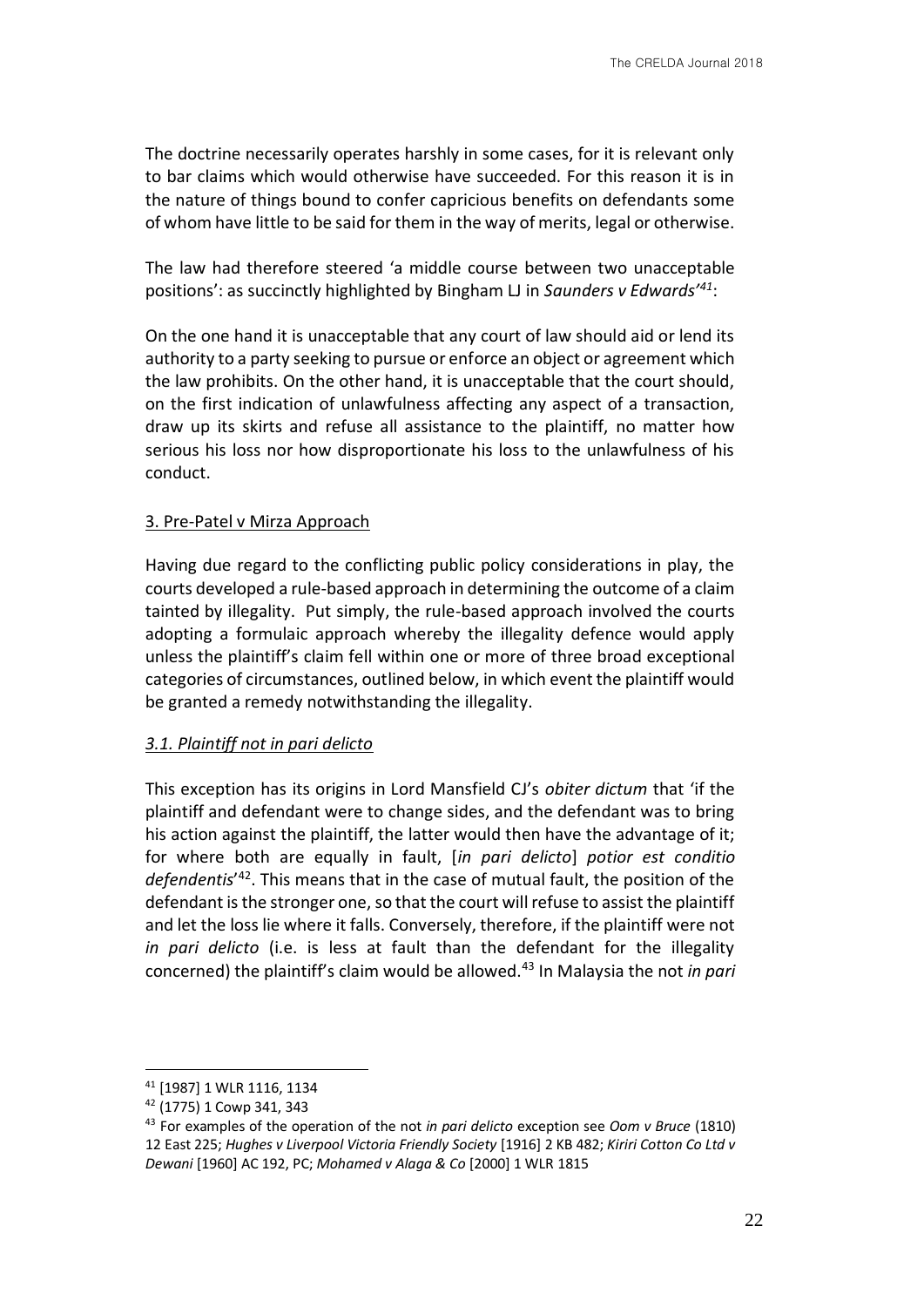*delicto* principle is said to be found in the words of the Contracts Act 1950, section 66.<sup>44</sup>

### *3.2. Plaintiff not relying on the illegality*

In *Bowmakers Ltd v Barnet Instruments Ltd<sup>45</sup>* the English Court of Appeal held to the effect that a plaintiff could successfully bring a claim for conversion in respect of goods let to the defendant under hire-purchase agreements tainted with illegality so long as the plaintiff did not have to rely on the illegality to establish his title to the property:

…a man's right to possess his own chattels will as a general rule be enforced against one who, without any claim of right, is detaining them, or has converted them to his own use, even though it may appear either from the pleadings, or in the course of the trial, that the chattels in question came into the defendant's possession by reason of an illegal contract between himself and the plaintiff, provided that the plaintiff does not seek, and is not forced, either to found his claim on the illegal contract or to plead its illegality in order to support his claim.<sup>46</sup>

In Malaysia, *Sajan Singh v Sardara Ali<sup>47</sup> ,* is authority for the proposition that a recovery claim will be allowed so long as the plaintiff does not rely on the illegality.

The majority decision of the House of Lords in *Tinsley v Milligan<sup>48</sup>* represents the high-water mark of the application of the no reliance principle, which extended its application to proprietary claims in equity. Milligan had contributed equally to the purchase price of a property which was put into Tinsley's sole name. Under trusts law, such a contribution gave rise to a rebuttable presumption of a resulting trust over a half share in the property in Milligan's favour. Tinsley sought to rebut this presumption by leading evidence of the illegal purpose of this transaction, which was known to both parties, and in which Milligan had participated, namely, to enable Tinsley to make false social security claims based on her (Tinsley's) registered ownership. The majority of the House of Lords held that Milligan's equitable proprietary right arose independently of the illegality. The source of her right was simply her contribution to the purchase price so that she did not have to rely on her own illegality in establishing her right. Accordingly, notwithstanding the maxim that

<sup>44</sup> *Ng Siew San v Menaka* [1973] 2 MLJ 154, FC affirmed in *Ng Siew San v Menaka* [1977] 1 MLJ 91, PC; *Ismail v Haji Taib* [1972] 1 MLJ 259, FC

<sup>45</sup> [1945] KB 65

<sup>46</sup> *ibid* at 71 per Du Parcq LJ

<sup>47</sup> [1960] 1 MLJ 52, PC

<sup>48</sup> [1994] 1 AC 340. See also *Malayan Banking Bhd v Neway Development Sdn Bhd & Ors* [2017] 5 MLJ 180, FC at [27] which is one of several Malaysian cases that cites *Tinsley v Milligan* with approval with regard to the no reliance principle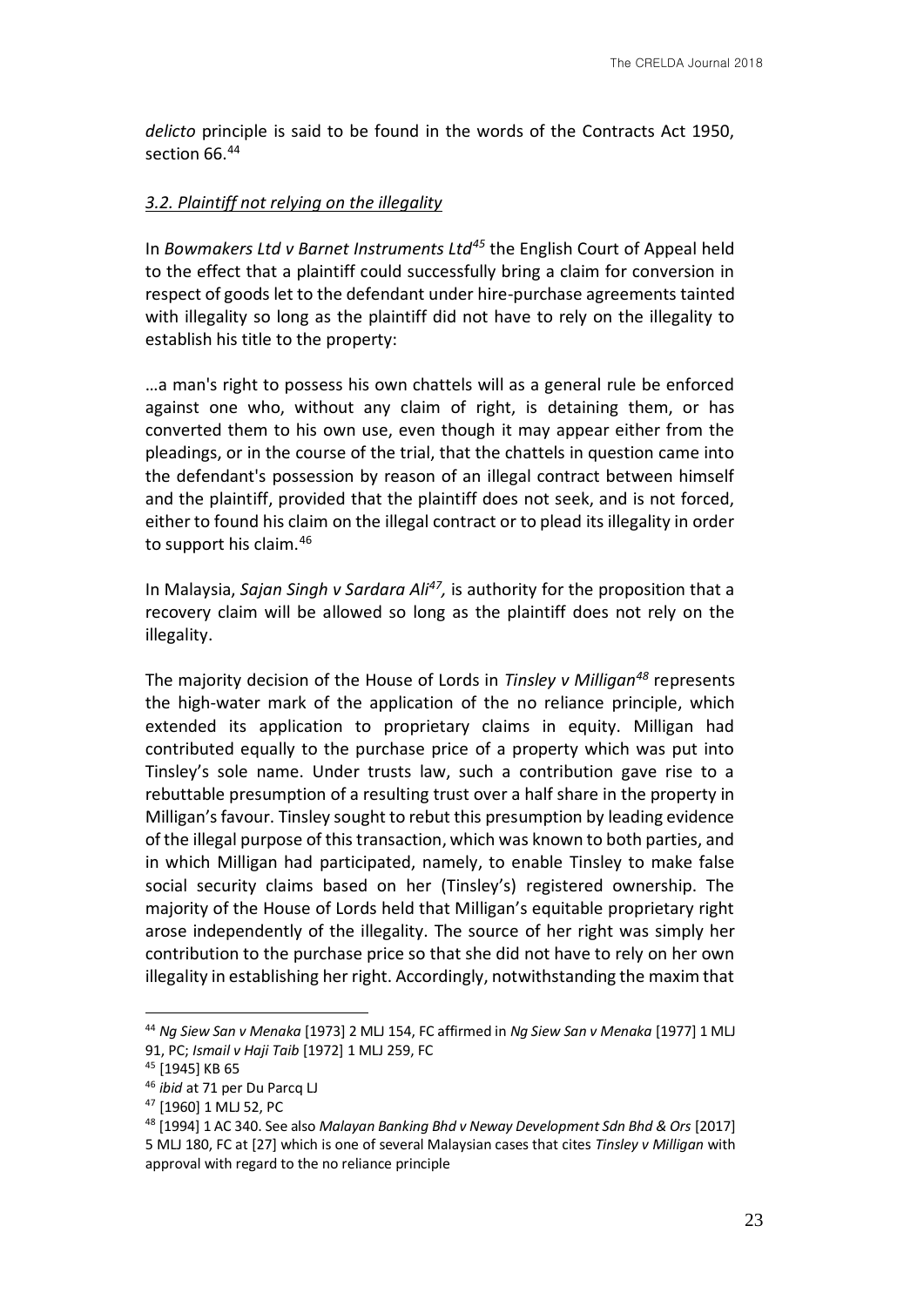he who comes to equity must come with clean hands, the illegality defence failed, and Milligan was allowed to vindicate her equitable proprietary right.

#### *3.3. The timely withdrawal or locus poenitentiae principle*

This principle may be seen as an exception to the rule that a plaintiff may not rely on his own illegality. The rationale for this principle is to encourage parties to back out of an illegal purpose before it has been carried out. Basically, under this principle, a restitution claim would succeed if the plaintiff withdraws from the illegal purpose before any part of it had been carried out notwithstanding his reliance on his own illegality to explain how the property, the recovery of which he seeks, came to be in the defendant's name or possession<sup>49</sup>.

Originally, the plaintiff also needed to show genuine repentance on his part<sup>50</sup>. However, this requirement was subsequently held to be unnecessary in *Tribe v* Tribe<sup>51</sup> where the plaintiff's withdrawal from the illegal purpose came about in purely fortuitous circumstances. Fully intending to defraud his creditors, the plaintiff transferred his shares in a company to his son (the defendant) so as to put them beyond the reach of his creditors. However, due to a change in circumstances over which he had no control, his need to defraud creditors disappeared. He then sought recovery of the shares. The defendant raised the rebuttable presumption of advancement to establish his title to the shares. The plaintiff sought to rely on the presumption of a resulting trust by pleading facts showing that his true intention was not to make a gift but to avoid the danger of losing his shares to creditors. The Court of Appeal held that he could lead evidence of the true purpose of the transfer, even though such purpose was fraudulent, to rebut the presumption of advancement as he had withdrawn from the transaction before any part of the illegal purpose had been carried into effect. With regard to the need for repentance, Millet LJ said $52$ :

…genuine repentance is not required. Justice is not a reward for merit; restitution should not be confined to the penitent….voluntary withdrawal from an illegal transaction when it has ceased to be needed is sufficient.

In Malaysia, the withdrawal principle was recognised in *Palaniappa Chettiar v Arunasalam Chettiar*<sup>53</sup> although, on the facts, it did not apply as the illegal purpose had in fact been fully carried out thereby depriving the plaintiff any chance of timeous withdrawal.

<sup>49</sup> *Taylor v Bowers* (1876) 1 QBD 291; *Tribe v Tribe* [1996] Ch 107

<sup>50</sup> *Bigos v Boustead* [1951] 1 All ER 92 (where the plaintiff 'withdrew' not because he genuinely repented, but because the illegal purpose had been frustrated by external circumstances)

<sup>51</sup> [1996] Ch 107, [1995] 3 WLR 913

<sup>52</sup> *Ibid* at 938

<sup>53</sup> [1962] MLJ 143, PC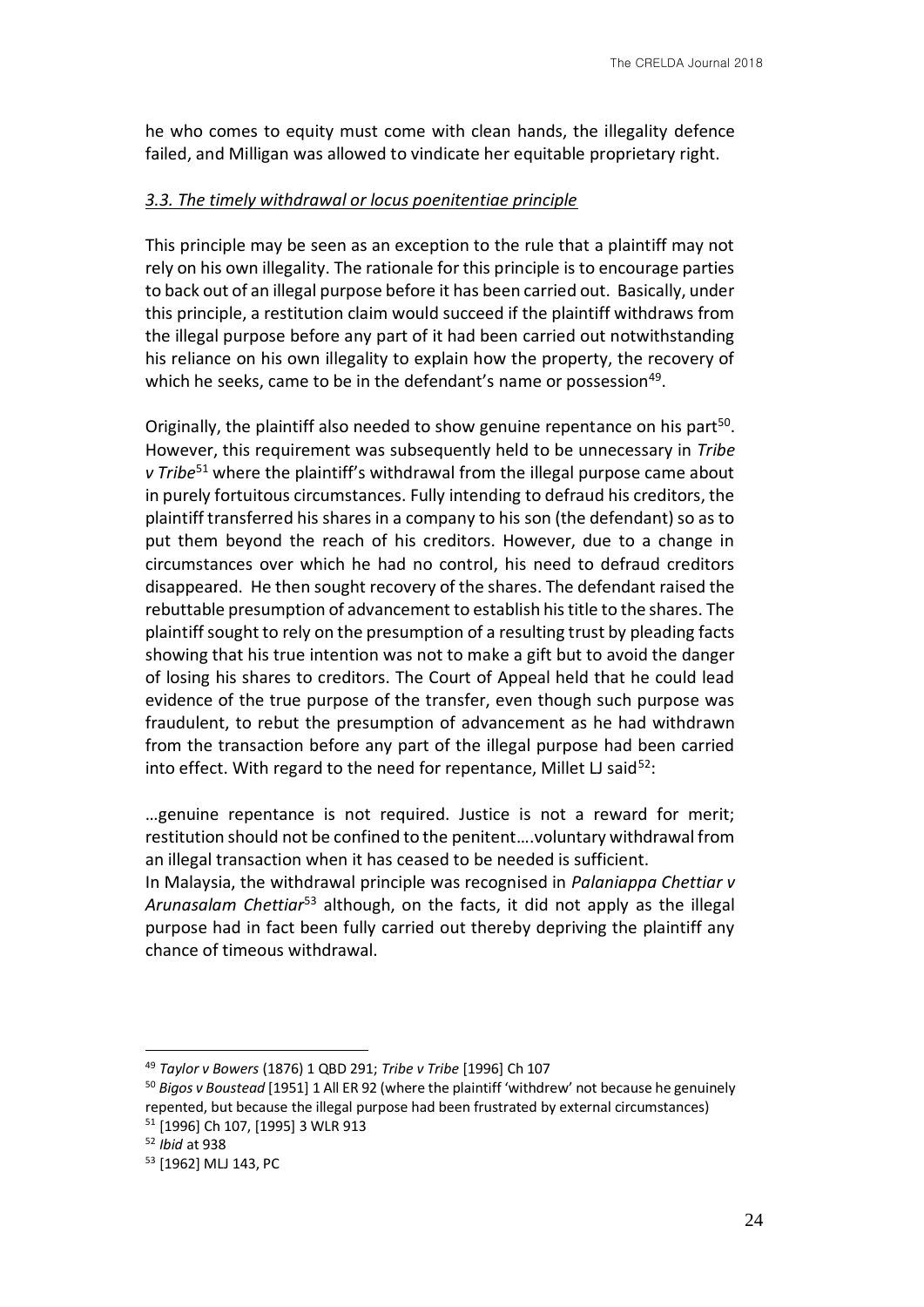The Court of Appeal in *Tinsley v Milligan*<sup>54</sup> (Ralph Gibson LJ dissenting) after reviewing four English authorities<sup>55</sup> advocated the adoption of a flexible 'public conscience' test that addresses policy considerations rather than the rulebased approach when deciding whether or not grant relief to a plaintiff in cases of illegality:

These authorities seem to me to establish that when applying the "ex turpi causa" maxim in a case in which a defence of illegality has been raised, the court should keep in mind that the underlying principle is the so-called public conscience test. The court must weigh, or balance, the adverse consequences of granting relief against the adverse consequences of refusing relief. The ultimate decision calls for a value judgment.<sup>56</sup>

However, on appeal to the House of Lords<sup>57</sup>, the public conscience test was unanimously rejected. In his minority judgment Lord Goff stated:

There is no trace of any such principle forming part of the decisions in any of the cases in question. It follows that…it was not open to the majority of the Court of Appeal to dismiss the appellant's claim on the basis of the public conscience test invoked by Nicholls L.J., or indeed on the basis of the flexible approach adopted by Lloyd L.J…<sup>58</sup>

Lord Browne-Wilkinson, in turn in his majority judgment said:

[T]he consequences of being a party to an illegal transaction cannot depend, as the majority in the Court of Appeal held, on such an imponderable factor as the extent to which the public conscience would be affronted by recognising rights created by illegal transactions.<sup>59</sup>

The House of Lords' decision in *Tinsley v Milligan* thus laid to rest the public conscience test, which Lord Goff regarded as being the same as exercising judicial discretion<sup>60</sup>. However, it is more than arguable that it has now been resurrected by *Patel v Mirza* albeit stated in a modified form.

#### *3.4. Calls for Reform*

The law on illegality, and the rule-based approach, in general, and *Tinsley v Milligan* and the 'no-reliance' principle, in particular, were never free from

<sup>54</sup> [1992] Ch 310

<sup>55</sup> *Saunders v. Edwards* [1987] 1 W.L.R. 1116; *Euro-Diam Ltd. v. Bathurst* [1990] 1 Q.B. 1; *Pitts* 

*v. Hunt* [1991] 1 Q.B. 24; *Howard v. Shirlstar Container Transport Ltd*. [1990] 1 W.L.R. 1292

<sup>56</sup> *Ibid* Per Nicholls LJ at 319-320

<sup>57</sup> *Tinsley v Milligan* [1994] 1 AC 340

<sup>58</sup> *Ibid* at 361

<sup>59</sup> *Ibid* at 369

<sup>60</sup> *Ibid* at 358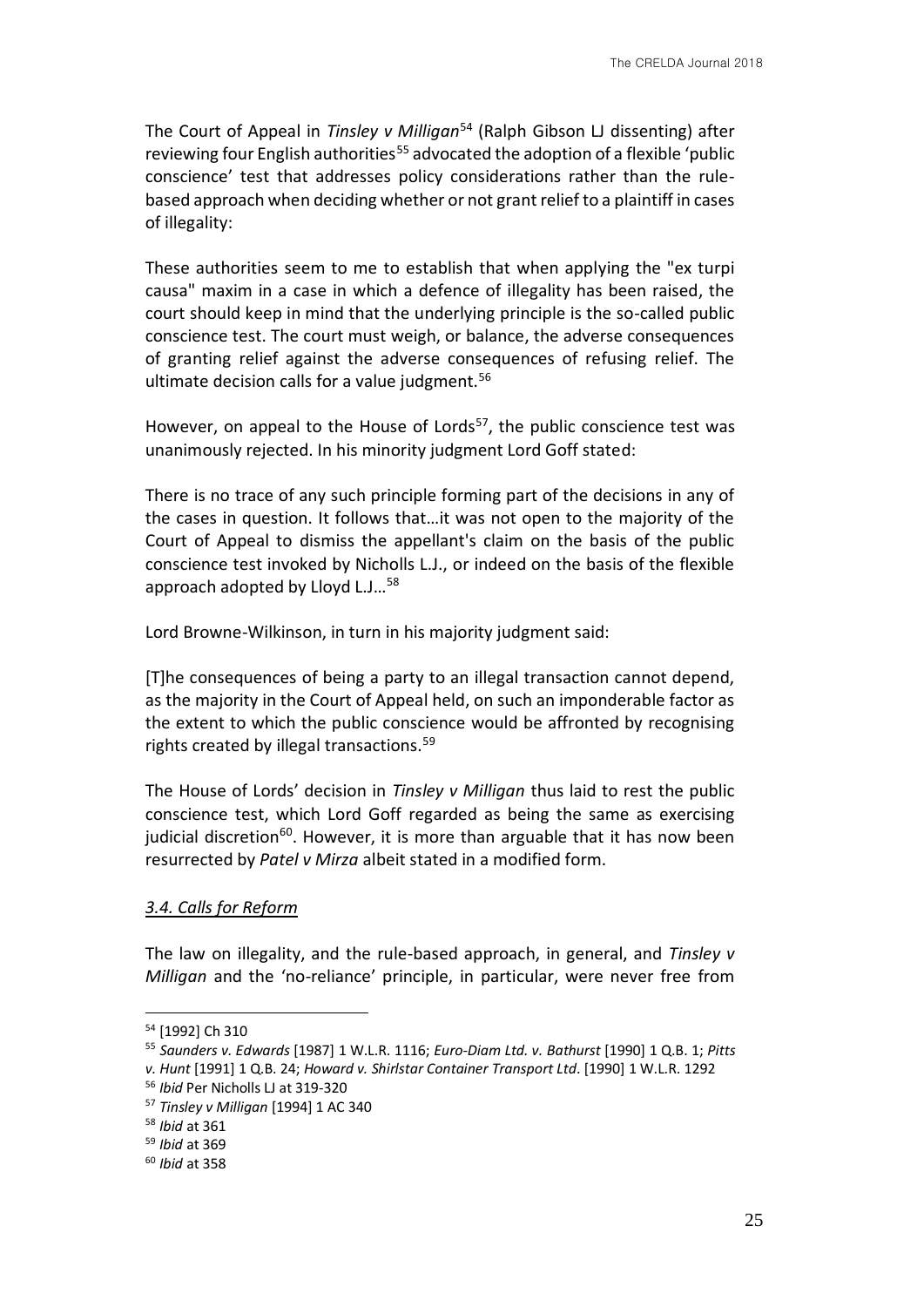criticism.<sup>61</sup> The Law Commission of England and Wales described the effect of unlawful performance on parties' contractual rights as "very unclear" in its Consultative Report<sup>62</sup>, and in the Court of Appeal in *Patel v Mirza* Gloster LJ observed as follows $63$ :

As any hapless law student attempting to grapple with the concept of illegality knows, it is almost impossible to ascertain or articulate principled rules from the authorities relating to the recovery of money or other assets paid or transferred under illegal contracts. This court frankly recognised in *Tribe v Tribe* [1996] Ch 107 (per Nourse LJ, at p 121, and per Millett LJ, at p 135) that the authorities are irreconcilable.

With regard to the rule-based approach, it cannot be denied that, prima facie, legal rules promote certainty, consistency and predictability of the law, whilst judicial discretions tend to undermine these qualities. But, what if the legal rules themselves are complex, and uncertain and fluid in application as the Law Commission and Gloster LJ recognised? Or, what if a rule such as the no reliance principle, can lead to results that could be explicable on technical grounds, but does nothing to further the policy of the underlying legal prohibition?

Surely then, a strong argument can be made for replacing such rules with judicial discretion which gives judges the flexibility to come up with the most appropriate solution in the circumstances by having regard to all relevant policy considerations.

A brief analysis of *Tinsley v Millgan* suffices to show the inherent problems with the no reliance principle. In *Tinsley v Milligan* Lord Browne-Wilkinson explained the application of the reliance principle as follows<sup>64</sup>:

Where the presumption of resulting trust applies, the plaintiff does not have to rely on the illegality. If he proves that the property is vested in the defendant alone, but that the plaintiff provided part of the purchase money, or voluntarily transferred the property to the defendant, the plaintiff establishes his claim under a resulting trust unless either the contrary presumption of advancement displaces the presumption of resulting trust or the defendant leads evidence to rebut the presumption of resulting trust. Therefore, in cases where the presumption of advancement does not apply a plaintiff can establish his equitable interest in the property without relying in any on the underlying illegal transaction.

 $61$  For an excellent summary of the difficulty surrounding the law of illegality, please see Andrew Burrows, *Restatement of the English Law of Contract* (OUP 2016) pages 221--222

 $62$  'The Illegality Defence: A Consultative Report (2009)' (Consultation Paper No. 189, para 3.27) <sup>63</sup> [2015] Ch 271 at [47]

<sup>64</sup> [1993] 3 All ER 65 at 87, HL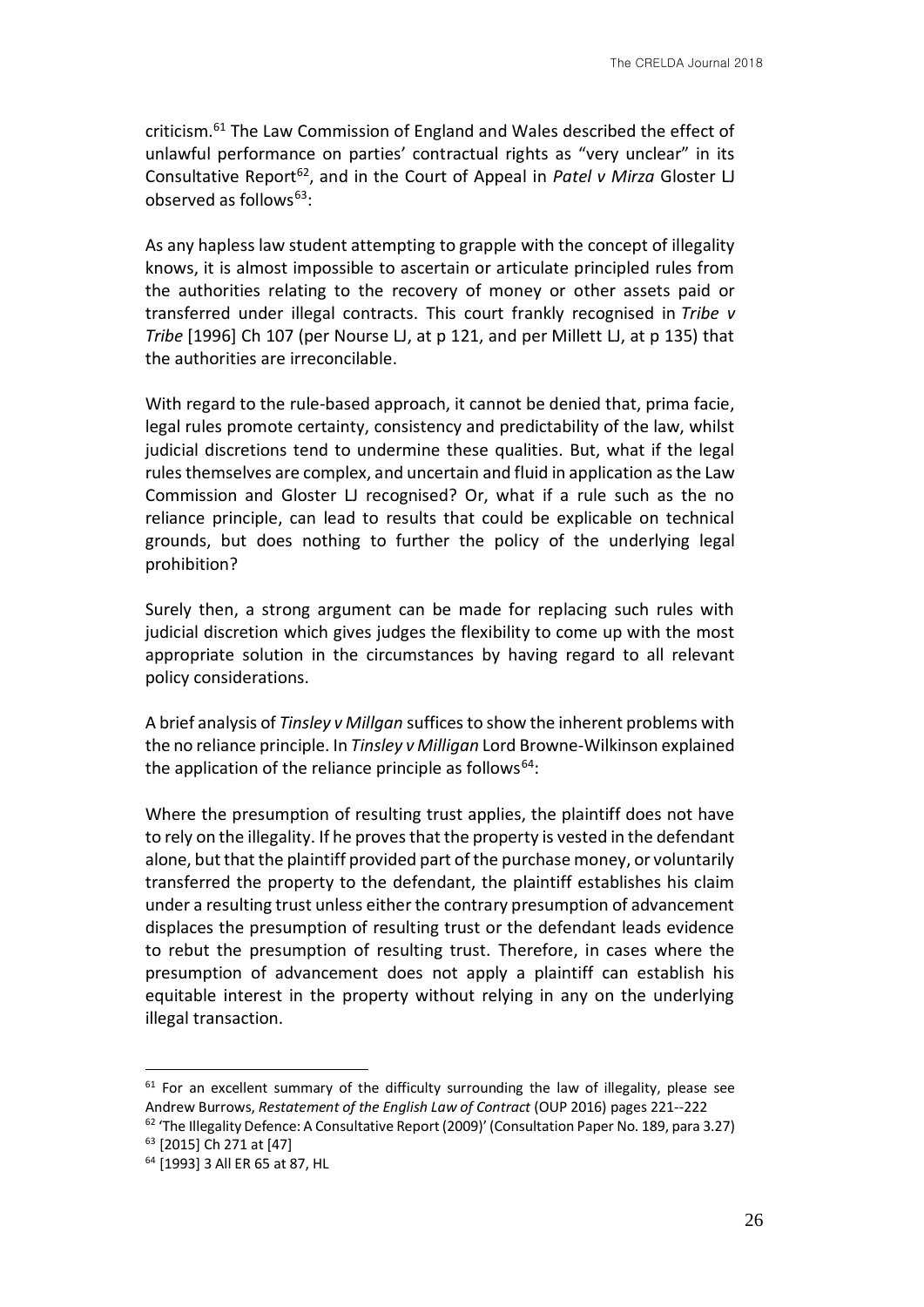On the facts, Tinsley was unable to rebut the presumption of resulting trust. The presumption of advancement did not apply in her favour as she and Millgan were not in any of the recognised categories of relationship giving rise to this presumption. She was also unable to lead any evidence to rebut the presumption of resulting trust.

But, if the presumption of advancement had applied in *Tinsley v Milligan*, it is unlikely that Milligan would have succeeded. As Lord Browne-Wilkinson explained $65$ :

In such a case, unlike the case where the presumption of resulting trust applies, in order to establish any claim the plaintiff has himself to lead evidence sufficient to rebut the presumption of gift and in so doing will normally have to plead, and give evidence of, the underlying illegal purpose.

Three related points emerge clearly from these two passages. Firstly, the no reliance principle approach is uncertain in scope and effect. Secondly, application of the principle depends on how the plaintiff pleads his case. If 'correctly' pleaded, he succeeds without any consideration to whether the policy underlying the prohibition is advanced or stultified by allowing his claim. Thirdly, the outcome of cases involving apparent gifts in transactions tainted with illegality depends on the type of relationship between transferor and transferee. In short, the no reliance rule was short on principle.

Not surprisingly the no reliance principle came in for strong academic criticism<sup>66</sup>. English Courts expressed disquiet even as they applied it<sup>67</sup>. The principle fared no better in other common law jurisdictions. For example, in Australia, the High Court in *Nelson v Nelson*<sup>68</sup> rejected the no reliance principle as the test of enforceability. Dawson J described this principle as wholly unjustifiable on any policy ground<sup>69</sup>. Toohey J highlighted that for the outcome of a particular case 'to be determined by the procedural aspects of a claim for relief is at odds with the broad considerations necessarily involved in questions of public policy'70.

And in the Canadian Federal Court of Appeal, Robertson JA spoke of the difficulty with the exceptions to the classical model of the illegality defence as arising from "the legal manoeuvering that must take place to arrive at what is

<sup>65</sup> *ibid*

<sup>66</sup> See generally Berg [1993] JBL 513; Cohen [1994] LMCLQ 163; Enonchong (1994) 14 OJLS 295; Goo (1994) 45 NILQ

<sup>67</sup> See, for example, comments of Robert Walker LJ in *Lowson v Coombs* [1999] Ch 373 at 385, and Nourse LJ in *Silverwood v Silverwood* (1997) 74 P & CR 453 at 458-459

<sup>68</sup> (1995) 132 ALR 133

<sup>69</sup> *Ibid* at 166

<sup>70</sup> *Nelson v Nelson* (1995) 184 CLR 538 at 597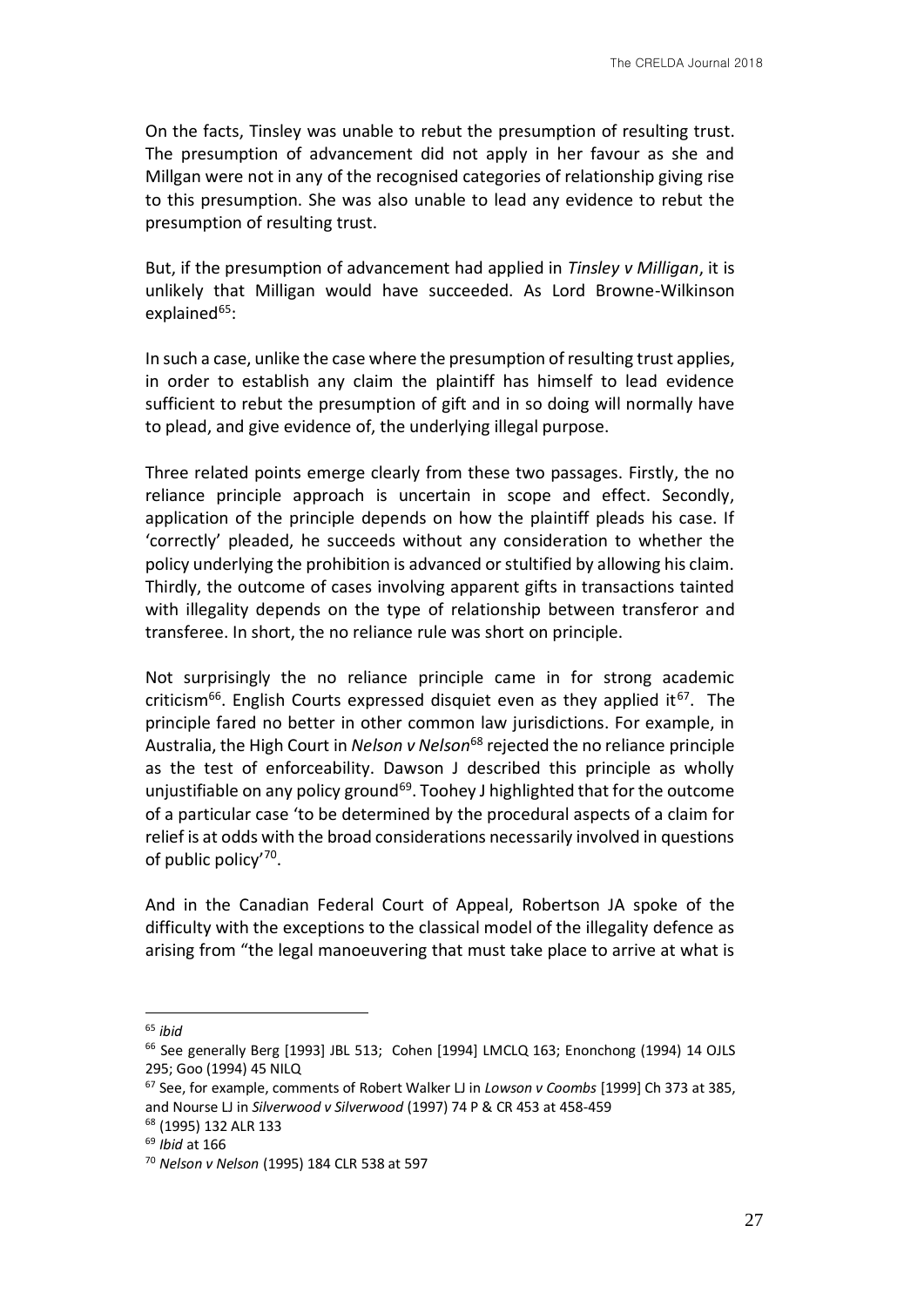considered a just result"<sup>71</sup> and expressed the view that since the doctrine of illegality rested on public policy considerations "it is only appropriate to identify those public policy considerations which outweigh" the plaintiff's *prima facie* right to relief.<sup>72</sup>

Following *Tinsley v Milligan* the Law Commission of England and Wales included the illegality defence in the Sixth Programme of Law Reform (1995). Its first consultation paper, in 1999<sup>73</sup>, recommended statutory reform by replacing the existing 'technical and complex rules' by a general judicial discretion<sup>74</sup> by way of statutory reform along the lines of the New Zealand Illegal Contracts Act 1970<sup>75</sup>. The second consultation paper, in 2009 noted the success of the New Zealand Act<sup>76</sup>. However, in its final confirmatory report, in 2010<sup>77</sup>, the Law Commission concluded that although there were serious problems relating to the effect of illegality<sup>78</sup>, the law of contract and unjust enrichment should continue to be developed by the courts. With regard to trusts law, statutory reform was recommended along the lines of a draft bill<sup>79</sup>, but no legislation has been forthcoming.

With no reform forthcoming, English courts continued to grapple with the proper approach to the illegality defence. A discernible trend emerged. It favoured a flexible approach of applying judicial discretion after consideration of a range of factors and identifying the relevant competing policy considerations with a view to protecting the integrity of the legal system, rather than a strict rule based approach.<sup>80</sup>

In *Les Laboratoires Servier v Apotex Inc*<sup>81</sup> Etherton LJ described both counsel's rule based approach as "too dogmatic and inflexible"<sup>82</sup> and instead chose to follow the Law Commission's recommended approach:

that the illegality defence should be allowed where its application can be firmly justified by one or more of the following policies underlying its existence:

<sup>&</sup>lt;sup>71</sup> Still v Minister of National Revenue (1997) 154 DLR (4<sup>th</sup>) 22 at para 24

<sup>72</sup> *Ibid* at para 49

<sup>73</sup> 'Illegal Transactions: The Effect of Illegality on Contracts and Trusts' (Consultation Paper No. 154)

<sup>74</sup> *Ibid* at para 1.19

 $75$  This section provides that the court may grant to any party to an illegal contract "such relief by way of restitution, compensation, variation of the contract, validation of the contract in whole or part or for any particular purposes, or otherwise howsoever as the court in its discretion thinks just."

 $76$  'The Illegality Defence: A Consultative Report' (Consultation Paper No. 189), para 3.81 <sup>77</sup> 'The Illegality Report' (Law Com No 320)

<sup>78</sup> *Ibid* paras 3.50 – 3.60. Broadly speaking these were complexity, uncertainty, arbitrariness and lack of transparency.

<sup>79</sup> Trusts (Concealment of Interests) Bill. See 'The Illegality Defence (HC 412, 2010), App A

<sup>80</sup> See *Gray v Thames Trains Ltd and another* [2009] 1 AC 1339, HL; *Stone & Rolls Ltd (in liquidation) v Moore Stephens (a firm)* [2009] 1 AC 1391, HL

<sup>81</sup> [2012] EWCA Civ 593

<sup>82</sup> *Ibid* at [63]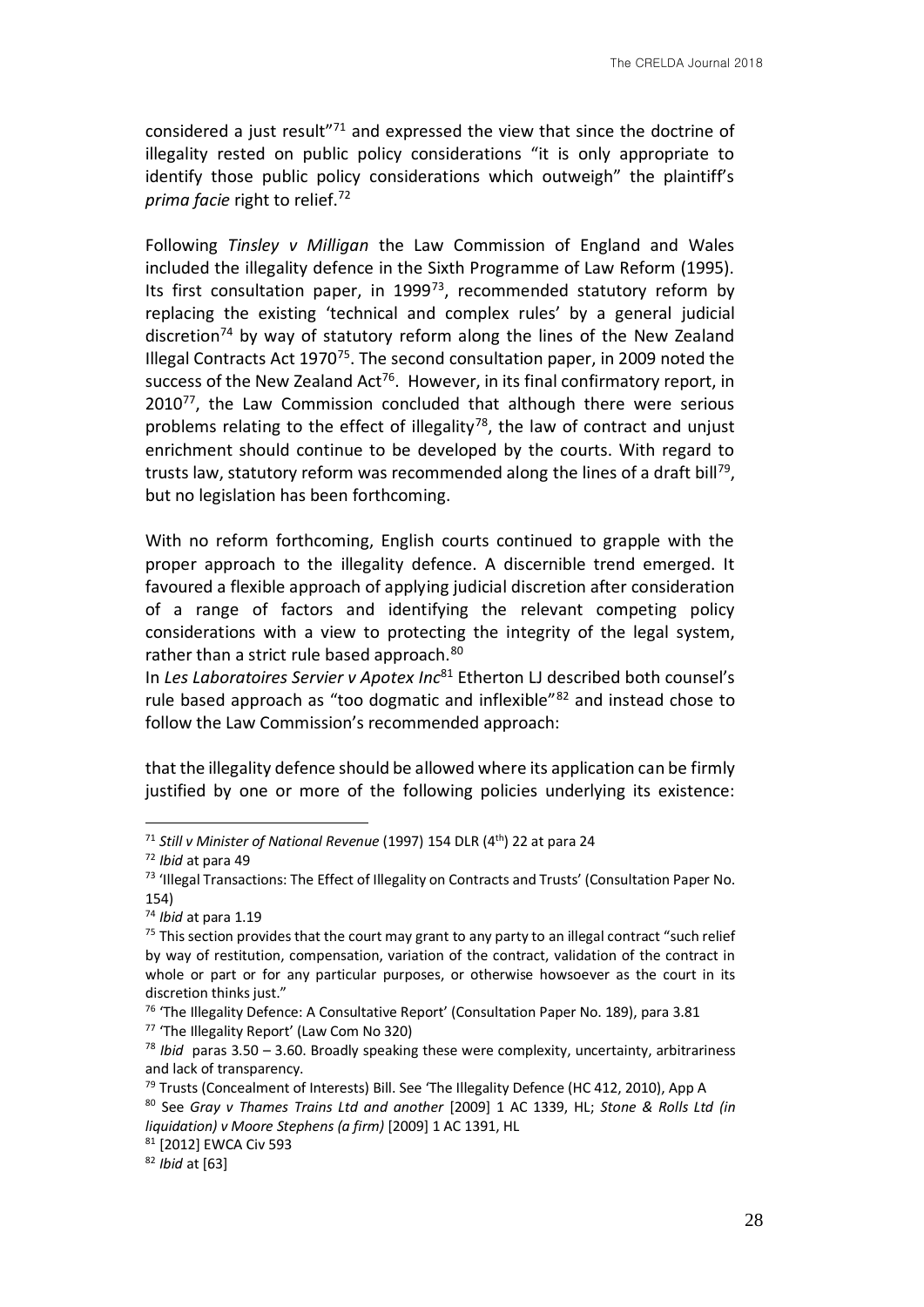furthering the purpose of the rule which the illegal conduct has infringed; consistency; the Claimant should not profit from his or her own wrong; deterrence; and maintaining the integrity of the legal system.<sup>83</sup>

Similarly, Toulson LJ advocated in *ParkingEye Ltd v Somerfield Stores Ltd<sup>84</sup>* that:

Rather than having over-complex rules which are indiscriminate in theory but less so in practice, it is better and more honest that the court should look openly at the underlying policy factors and reach a balanced judgment in each for reasons articulated by it.<sup>85</sup>

This trend continued in *Hounga v Allen<sup>86</sup>* where Lord Wilson in the leading judgment said:

The defence of illegality rests on the foundation of public policy…So it is necessary, first, to ask 'What is the aspect of public policy which founds the defence?' and, second, to ask 'But is there another aspect of public policy to which the application of the defence would run counter?

However, this trend suffered a setback when *Apotex* went on appeal to the UK Supreme Court.<sup>87</sup> Whilst the Court of Appeal's decision was unanimously upheld, the majority (Lord Sumption with whom Lord Neuberger and Lord Clarke agreed, and Lord Mance) reached the decision by not following Etherton LJ's approach. Lord Toulson<sup>88</sup>, however, refused to criticise Etherton LJ's approach, pointing out that the Supreme Court itself had taken a similar approach in *Hounga v Allen*.

In *Bilta (UK) Ltd v Nazir (No. 2)*<sup>89</sup> the proper approach to illegality was not determinative of the outcome. Nevertheless, sharp differences of opinion were expressed on this matter. Lord Sumption advocated a rule-based approach, while Lord Toulson and Lord Hodge advocated the more opentextured flexible approach. Lord Neuberger thus expressed the view that the proper approach to the defence of illegality needed to be addressed as soon as appropriately possible.<sup>90</sup>

The opportunity for review arose in *Patel v Mirza*.

<sup>83</sup> *Ibid* at [66]

<sup>84</sup> [2013] QB 840

<sup>85</sup> *Ibid* at [52]

<sup>86 [2014]</sup> UKSC 47

<sup>87</sup> *Les Laboratoires Servier v Apotex Inc* [2014] UKSC 55

<sup>88</sup> *Ibid* at [62]

<sup>89</sup> [2015] UKSC 23

<sup>90</sup> *Ibid* at [15]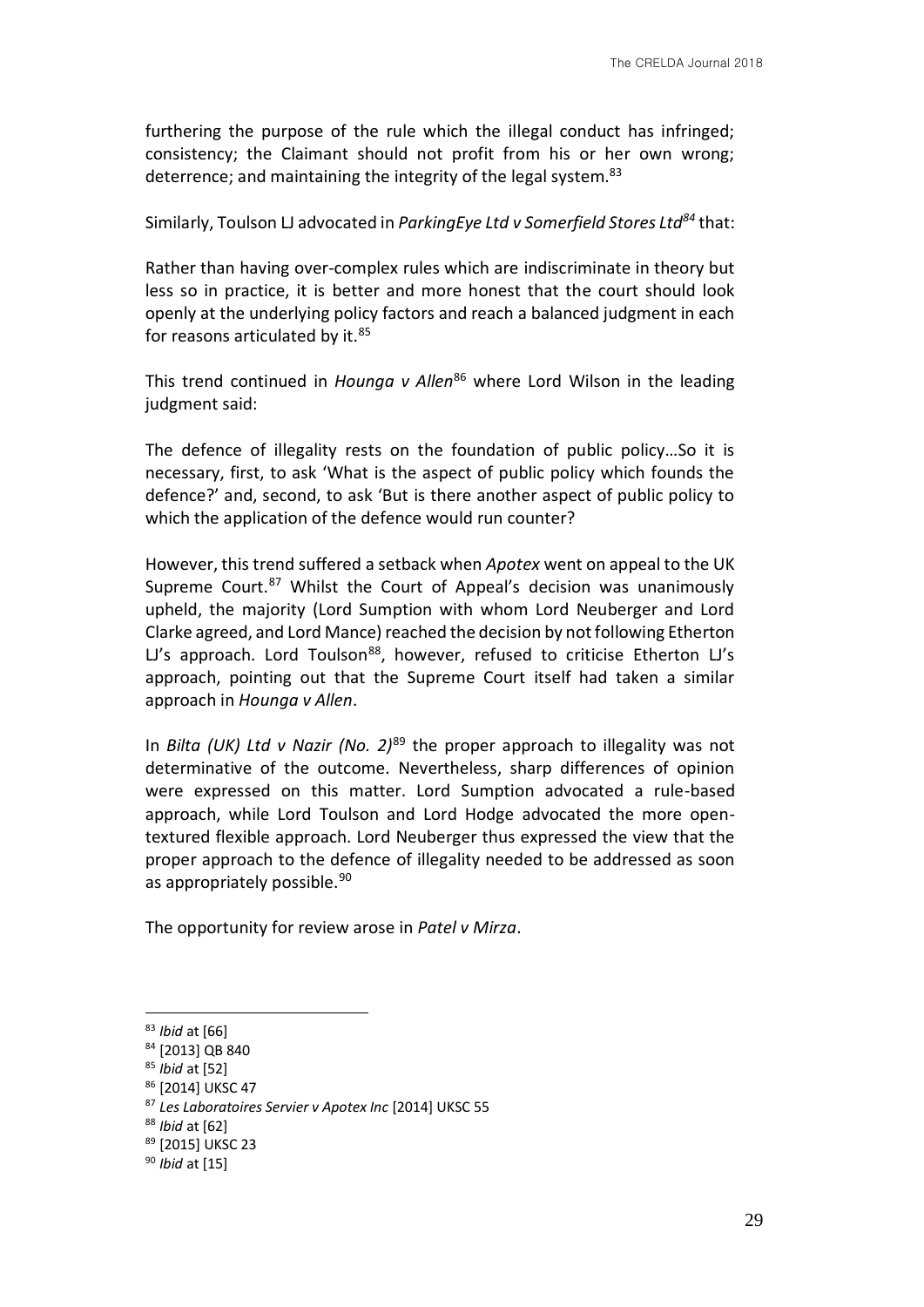#### 4. Patel V Mirza and The New Approach

The claimant (Patel) transferred £620,000 to the defendant (Mirza) under a scheme for Mirza to use the money to bet on share price movements based on inside information that Mirza expected to obtain. The scheme amounted to a conspiracy to commit the crime of insider dealing under section 52 of the Criminal Justice Act 1993. The insider information did not materialize, and the intended betting did not take place. Mirza failed to return the money to Patel, who then brought an action for its recovery based *inter alia* on unjust enrichment, arguing that the purpose or basis for transferring the money had failed totally. To establish his claim, Patel had to plead the facts surrounding the transfer, which clearly showed his active involvement in the conspiracy. Mirza raised the illegality defence.

The High Court<sup>91</sup> held that Patel's claim was unenforceable. In dismissing the claim, the trial judge held that, firstly, on the facts, the reliance principle of *Tinsley v Milligan* applied, and, secondly, the *locus poenitentiae* principle did not apply because Patel had not voluntarily withdrawn from the illegal scheme.

Patel's appeal was unanimously allowed by the Court of Appeal.<sup>92</sup> The majority (Rimer and Vos LJJ) adopted the classical rule-based approach. Whilst agreeing with the trial judge that the reliance principle did apply, their view was that the *locus poenitentiae* exception to the reliance principle applied. Gloster LJ's reasoning for allowing the appeal was different. She adopted the flexible multifactorial public policy considerations judicial discretion approach.

Mirza's appeal to the Supreme Court was unanimously dismissed by the *coram* of nine Justices. However, their approaches were starkly dissimilar. Interestingly, both parties agreed that the rule-based approach should apply.

Nevertheless, five of the Justices (Lord Toulson, who delivered the main judgment, with whom Baroness Hale, Lord Kerr, Lord Wilson and Lord Hodge agreed) rejected the rule-based approach, and adopted the flexible multifactorial public policy considerations approach. In particular, the majority held that the no reliance principle of *Bowmakers Ltd v Barnet Instruments Ltd* and *Tinsley v Milligan* should no longer be good law, and that there was no need to refer to the *locus poenitentiae* doctrine in deciding the outcome. Their decision was based on the public policies involved and proportionality. They concluded that this was not an exceptional case where public interest required the dismissal of Patel's claim.

Three of the Justices (Lord Mance, Lord Clarke and Lord Sumption) rejected the majority's flexible approach, and opted to base their decision on the rule-based

<sup>91</sup> *Patel v Mirza* [2013] EWHC 1892 (Ch)

<sup>92</sup> *Patel v Mirza* [2014] EWCA Civ 1047; [2015] Ch 217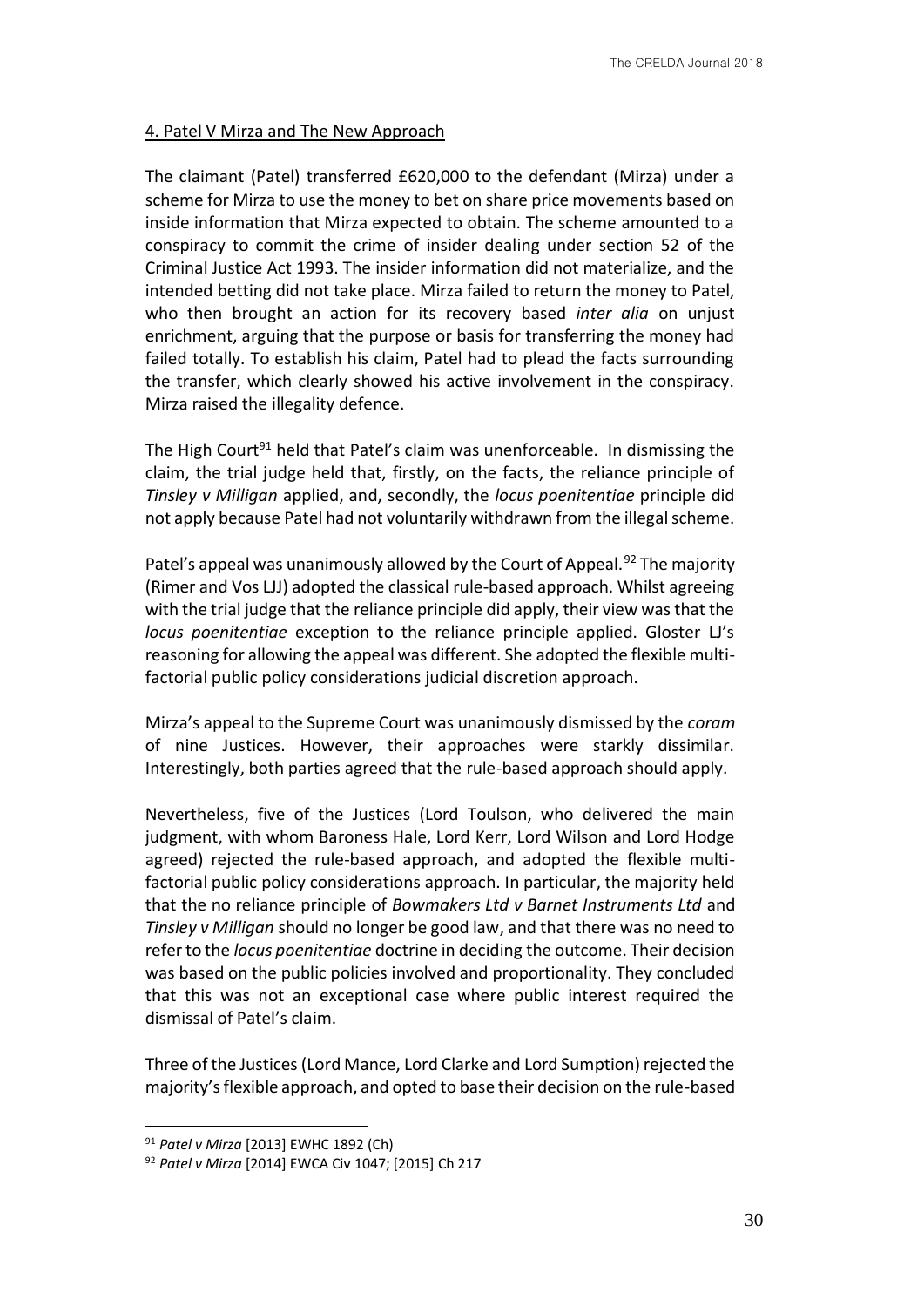approach. They regarded the reliance principle as the starting point for prima facie rejecting Patel's claim but held that the *locus poenitentiae* doctrine, albeit in an expanded form, applied in Patel's favour.

Lord Neuberger also took a rule-based approach (albeit different from that of the other three Justices) in allowing Patel's claim, but recognised Lord Toulson's approach as being appropriate in some circumstances.

What emerges clearly, though, from the decision is that all the Justices agreed that, in general, illegality is not a defence to restitution of unjust enrichment claims.

#### *4.1. The Majority Reasoning: the trio of considerations*

Before formulating the new approach, Lord Toulson undertook a very lengthy review of the existing rules derived from case law relating to illegality, in particular the reliance principle and *Tinsley v Milligan*, to conclude that the state of the law was unsatisfactory, that there was a need for a change of approach<sup>93</sup> and then went on to draw heavily from Professor Andrew Burrows' *Restatement of the English Law of Contract* (2016, 2<sup>nd</sup> ed, OUP)<sup>94</sup> in formulating the new approach. In doing so Lord Toulson first identified the key question to be whether allowing a restitution claim tainted with illegality would 'damage the integrity of the legal system' and not 'whether the plaintiff is "getting something" out of the wrongdoing'. $95$  He then rejected the rule-based approach, and set out what the majority considered to be the proper approach in answering this question  $96$ :

It is not a matter which can be determined mechanistically. So how is the court to determine the matter if not by some mechanistic process?...one cannot judge whether allowing a claim which is in some way tainted by illegality would be contrary to the public interest, because it would be harmful to the integrity of the legal system, without (a) considering the underlying purpose of the prohibition which has been transgressed, (b) considering conversely any other relevant public policies which may be rendered ineffective or less effective by denial of the claim, and (c) keeping in mind the possibility of overkill unless the law is applied with a due sense of proportionality…That trio of necessary considerations can be found in the case law.

On the question of whether it would be disproportionate to refuse relief to which, but for the illegality, the plaintiff would be entitled, Lord Toulson

<sup>93</sup> *Patel v Mirza* [2016] UKSC 42 at [17] – [81]

<sup>94</sup> *Ibid* at [82] – [94]

<sup>95</sup> *Ibid* at [100]

<sup>96</sup> *Ibid* at [101]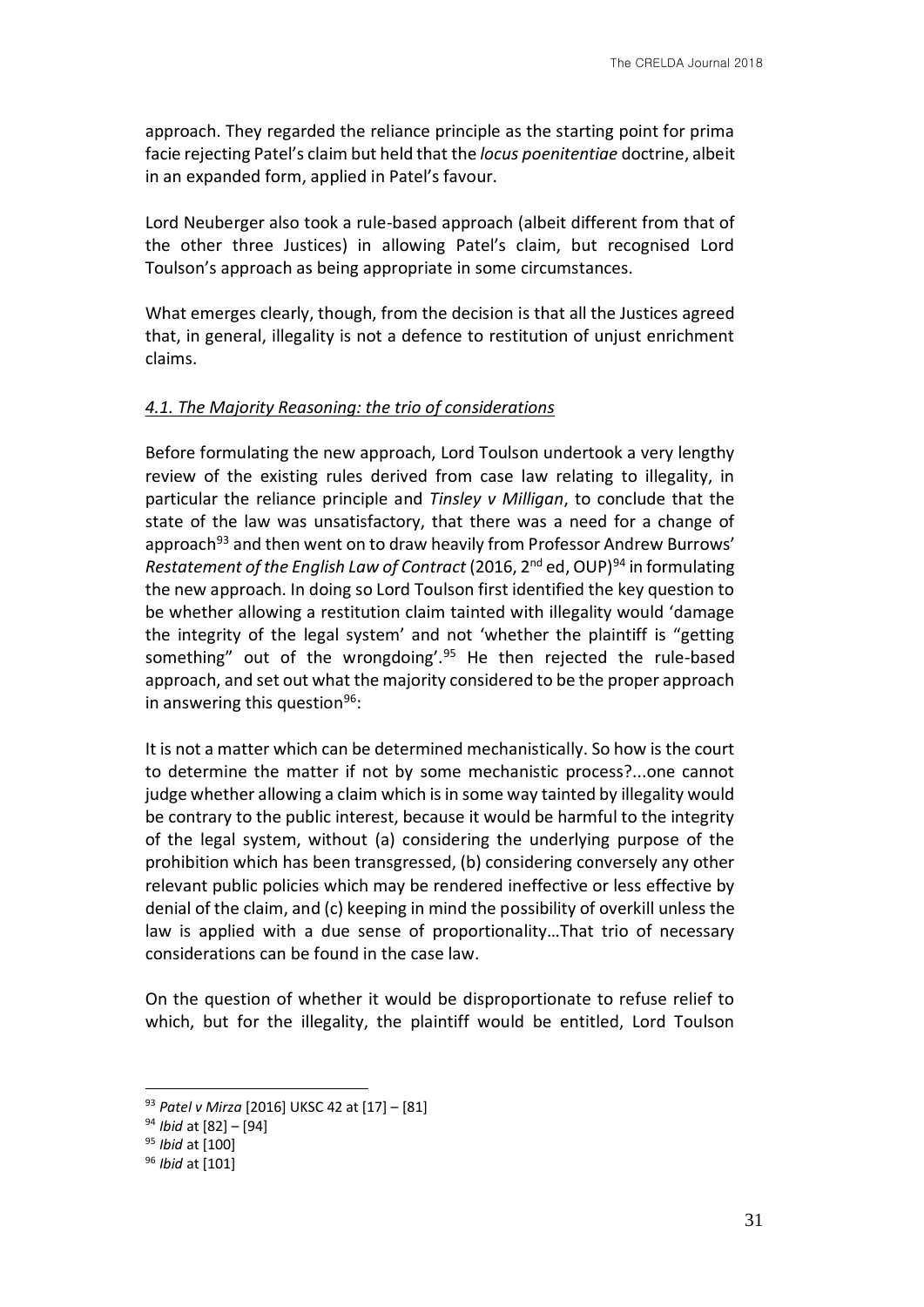referred to the eight factors suggested by Burrows in his *Restatement of the English Law of Contract (2016, OUP) at pp 229-230 as potentially relevant.<sup>97</sup>* 

Lord Toulson concluded his approach by emphasizing that $98$ :

The public interest is best served by a principled and transparent assessment of the considerations identified, rather than by the application of a formal approach capable of producing results which may appear arbitrary, unjust or disproportionate.

In allowing Patel's claim, Lord Toulson concluded<sup>99</sup>:

A claimant, such as Mr Patel, who satisfies the ordinary requirements of a claim for unjust enrichment, should not be debarred from enforcing his claim by reason only of the fact that the money which he seeks to recover was paid for an unlawful purpose. There may be rare cases where for some particular reason the enforcement of such a claim might be regarded as undermining the integrity of the justice system, but there are no such circumstances in this case.

Lord Kerr, in addition to agreeing<sup>100</sup> with Lord Toulson, delivered a concurring judgment rejecting the rule-based approach $^{101}$ .

#### 5. Critical Analysis of The New Approach

#### *5.1. Is it really a new approach?*

It is easy to overlook a very important observation by Lord Toulson that the 'trio of necessary considerations can be found in the case law.'<sup>102</sup> The point being made appears to be that no new ground was being broken. In other words, this was not a revolutionary change in approach. Rather, it was some kind of refining and structuring of the existing law. With regard to the range of factors to be considered on the issue of proportionality, Lord Sumption observed that they too could be found in the case law.<sup>103</sup>

<sup>97</sup> *Ibid* at [107]. The factors identified by Burrows are (a) how seriously illegal or contrary to public policy the conduct was; (b) whether the party seeking enforcement knew of, or intended, the conduct; (c) how central to the contract or its performance the conduct was; (d) how serious a sanction the denial of enforcement is for the party seeking enforcement; (e) whether denying enforcement will further the purpose of the rule which the conduct has infringed; (f) whether denying enforcement will act as a deterrent to the conduct; (g) whether denying enforcement will ensure that the party seeking enforcement does not profit from the conduct; (h) whether denying enforcement will avoid inconsistency in the law thereby maintaining the integrity of the legal system.

<sup>98</sup> *Ibid* at ]120]

<sup>99</sup> *Ibid* at [121]

<sup>100</sup> *Ibid* at [124], [142] – [143]

<sup>101</sup> *Ibid* at [133] – [134]

<sup>102</sup> *Ibid* at [101]

<sup>103</sup> *Ibid* at [260]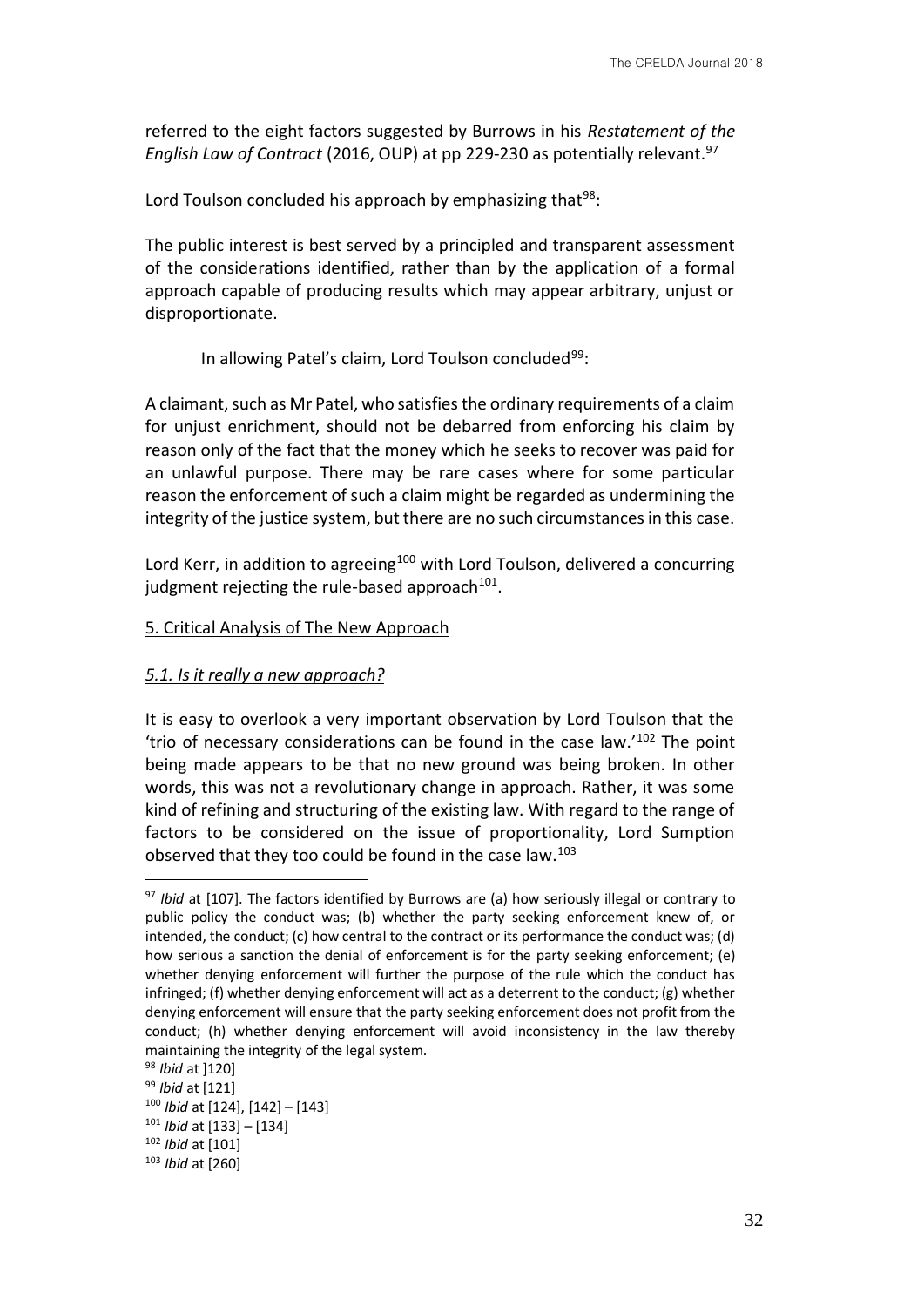## *5.2. Does the new approach promote certainty?*

How are courts to apply the trio of considerations to any given case? Given the very broad high-level generality of the identified considerations, it is not surprising that the Supreme Court could give little or no assistance on this question.

Public policy continues to be the underpinning of the law in this area, but what does public policy even mean? How are the courts supposed to accurately identify its contents in a particular case? And given that public policy, whatever it may mean, is not immutable, is it not possible that two cases with similar facts may have different outcomes as the public policy may have mutated in the meantime? Would not that then lead to incoherence, complexity and apparent arbitrariness, the very evils that the rejected rule-based approach was said to have engendered? If so, what is the need to do away with the rulebased approach, developed painstakingly over 250 years since *Holman v Johnson*?

It is therefore not surprising that the minority held very strong opposing views to the new approach. Lord Sumption had this to say about the new approach at various stages of his judgment:

With the arguable exception of (a) and (d) all of the considerations identified by Professor Burrows have been influential factors in the development of the rules of law comprised in the illegality principle as it stands today.<sup>104</sup>

…it would be wrong to transform the policy factors which have gone into the development of the current rules, into factors influencing an essentially discretionary decision about whether those rules should be applied…Perhaps most important of all, justice can be achieved without taking this revolutionary step.<sup>105</sup>

An evaluative test dependent on the perceived relevance and relative weight to be accorded in each individual case to a large number of incommensurate factors leaves a great deal to a judge's visceral reaction to particular fact. Questions such as how illegal is illegality would admit of no predictable answer, even if the responses of different judges were entirely uniform…Far from resolving the uncertainties created by recent differences of judicial opinion, the range of factors test would open a new era in this part of the law. A new body of jurisprudence would be gradually built up…<sup>106</sup>

<sup>104</sup> *Ibid* at [260]

<sup>105</sup> *Ibid* at [261]

<sup>106</sup> *Ibid* at [263]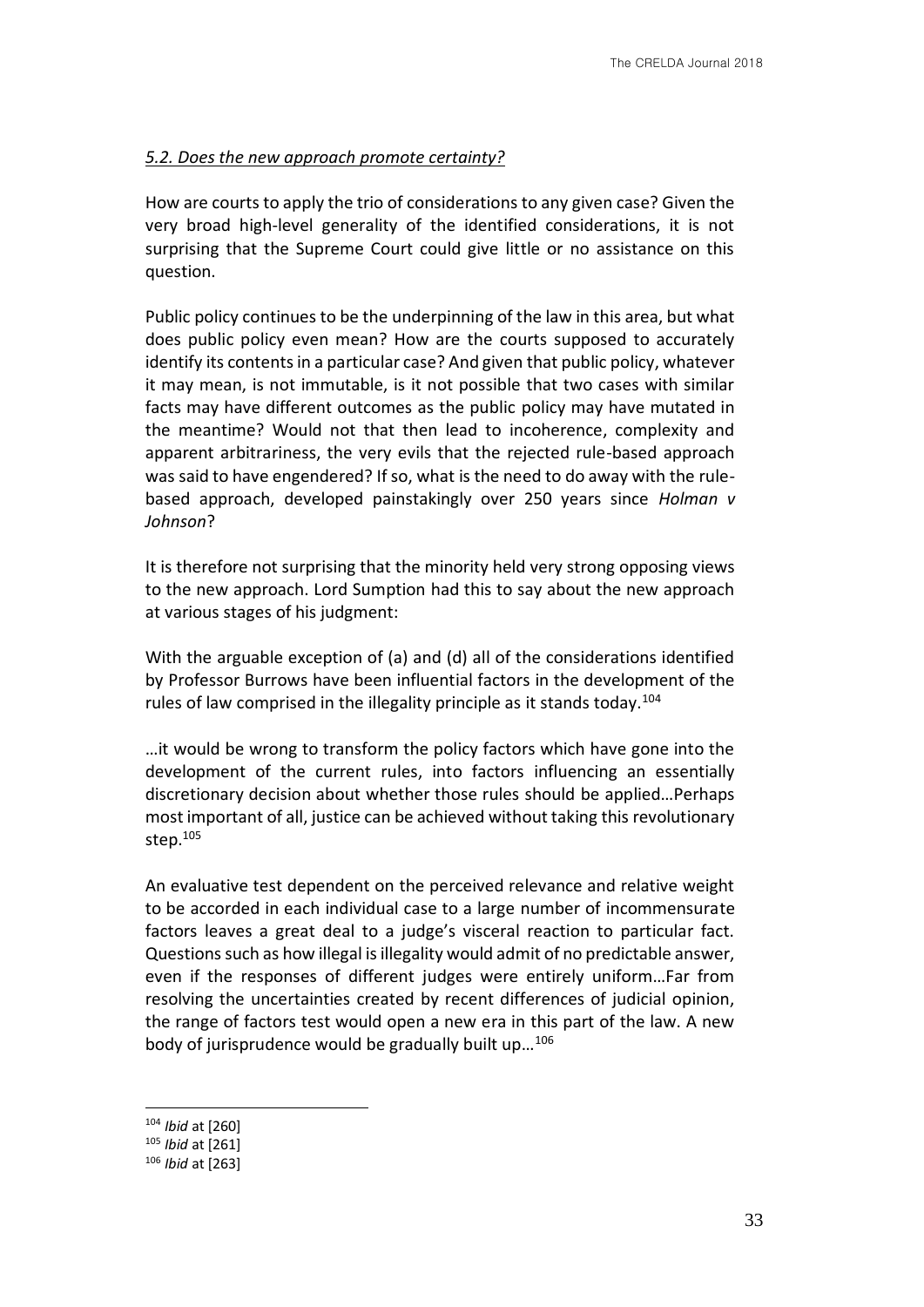The new approach is far too vague and potentially far too wide to serve as the basis on which a person may be denied his legal rights. It converts a legal principle into an exercise of judicial discretion, in the process exhibiting all the vices of "complexity, uncertainty, arbitrariness and lack of transparency" which Lord Toulson JSC attributes to the present law…We would be doing no service to the coherent development of the law if we simply substituted a new mess for the old one.<sup>107</sup>

Lord Mance<sup>108</sup> and Lord Clarke<sup>109</sup> expressed corresponding views in opposing and criticising the new approach.

Lord Toulson did attempt to answer these criticisms in his judgment.<sup>110</sup> His first retort, simply put, was that so was the existing law which he said was doctrinally riven with uncertainties. His second was that there is no evidence of uncertainty in those jurisdictions (New Zealand and the USA) that had adopted a relatively flexible approach to illegality. And his third was that whilst commercial transactions need certainty of the law, the same considerations do not apply to people contemplating unlawful activity. In such cases discovering where the public interest lay was more important.

On his third response, Lord Toulson found support from Lord Kerr who said:<sup>111</sup>

Certainty or predictability of outcome may be a laudable aim for those who seek the law's resolution of genuine, honest disputes. It is not a premium to which those engaged in disreputable conduct can claim automatic entitlement.

However, be that as it may, Lord Toulson's and Lord Kerr's argument does not take into account the plight of legal advisers who need certainty and predictability in advising clients who have engaged in such conduct and who now seek to recover benefits conferred.

Burrows<sup>112</sup> acknowledges that a flexible approach produces less certainty than clear and acceptable rules. However, he too argues that the law on illegality has always been uncertain notwithstanding the rule-based approach. He sees the new approach as rendering certainty through the greater transparency in the reasoning of the courts required by it. Burrows<sup>113</sup>, however, disagrees with the majority view<sup>114</sup> that the law should not be too concerned with certainty when dealing with plaintiffs who have engaged in unlawful activities.

<sup>107</sup> *Ibid* at [265]

<sup>108</sup> *Ibid at* [192], [204] – [208]

<sup>109</sup> *Ibid* at [216] – [219]

<sup>110</sup> *Ibid* at [113]

<sup>111</sup> *Ibid* at [137]

<sup>112</sup> Andrew Burrows, *Illegality after Patel v Mirza*, Current Legal Problems (2017) 70 (1): 55 <sup>113</sup> *Ibid*

<sup>114</sup> *Patel v Mirza* [2016] UKSC 42 at [113] per Lord Toulson, and at [137] per Lord Kerr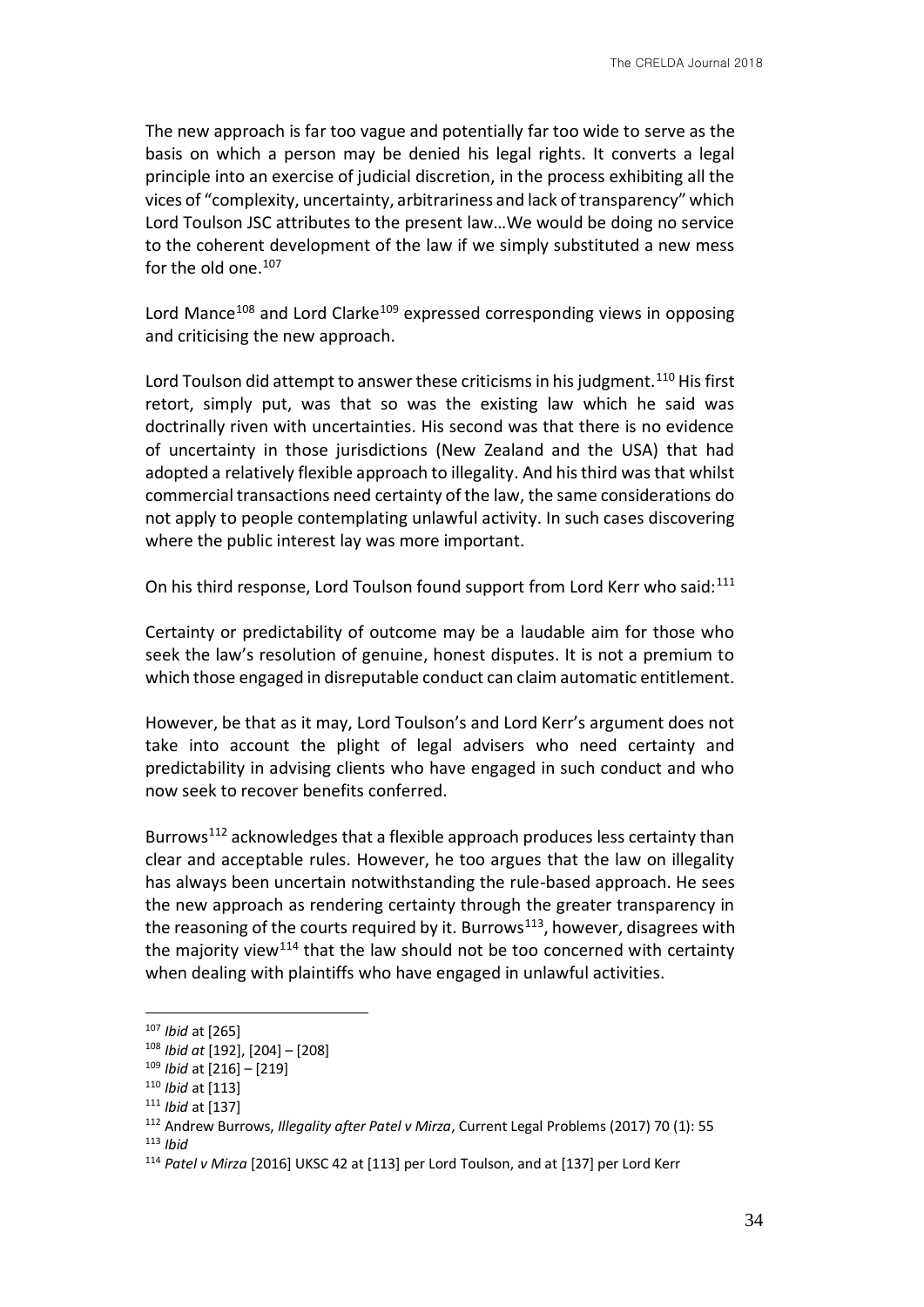Virgo<sup>115</sup>, on the other hand, agrees with Lord Sumption's view that the majority's approach was far too vague and wide. He points that the majority did not explain how the trio of considerations and the other range of relevant factors were applied on the facts of *Patel v Mirza* itself. Thus, the majority did not identify any reasons why they considered insider dealing as criminal, or how this was relevant to deciding how the illegality defence could or could not apply. Similarly, no policies which could be said to be adversely affected were identified, and the issue of proportionality of the law's response was not expressly addressed. He fears that the law may have gone a full circle in the development of the law, and reverted to a test similar to the previously discredited public conscience test. Virgo $116$  continues to endorse a rule-based approach that generally rejects claims where the plaintiff is tainted with illegality but allows principled exceptions.

Murphy<sup>117</sup> whilst acknowledging that the majority approach is controversial in that it represents a departure from the usual common law method of reasoning-up by adopting a reasoning-down method, makes two arguments in support of *Patel v Mirza*. Firstly, he argues that illegality was one area where the reasoning-up approach had failed to produce a coherent set of rules, so that the majority's attempt to produce a coherent framework represents an improvement. Secondly, he points out that the common law itself has at times adopted a similar open-textured approach without disastrous consequences, an example being the approach adopted by courts when dealing with questions of abusing the process of the Court.

#### *5.3. Proportionality*

Whatever might be the shortcomings of the new approach, the explicit emphasis on, and the need for proportionality, is to be lauded. This is not to say that proportionality was previously never a consideration. Cases decided under the not *in pari delicto* and the *locus poenitentiae* exceptions show how the courts grappled with this consideration. Apart from legitimising overt considerations of proportionality, the new approach allows a balance between a knee-jerk moralistic rejection of otherwise meritorious claims and a mindless application of the no reliance principle in allowing claims despite the plaintiff having been involved in serious unlawful conduct.

<sup>115</sup> Graham Virgo, *Patel v Mirza: one step forward and two steps back*, Trusts & Trustees (2016) 22 (10): 1090. Interestingly, Virgo appeared with Philip Shepherd QC as counsel for Patel at the UK Supreme Court.

<sup>116</sup> *Ibid*

<sup>117</sup> Emer Murphy, *The ex turpi causa defence in claims against professionals*, Journal of Professional Negligence (2016) 4 PN 241-245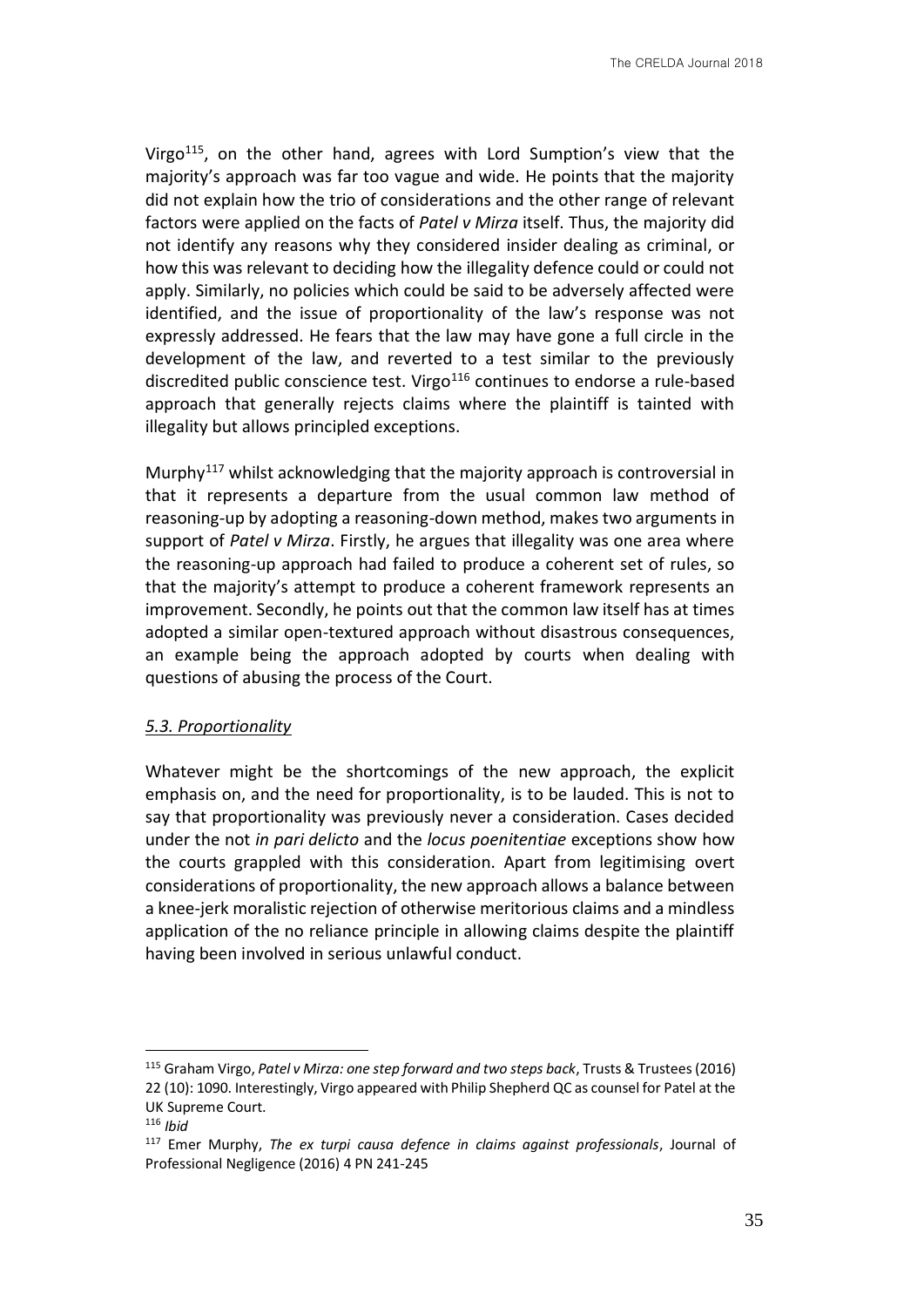### *5.4. Scope of the new approach*

It is not entirely clear whether the new approach applies across the board to all causes of action. As Murphy<sup>118</sup> points out *Patel v Mirza* was a claim for restitution of unjust enrichment in the context of a failed contract, so that much of what was said in the Supreme Court could be regarded as *obiter*. This is reinforced by the fact that Lord Toulson relied heavily on Burrows' *Restatement of the English Law of Contract* in formulating the new approach. Further, the Supreme Court itself sent out a mixed message on this as there are also references in the judgments to the approach applying to contracts only.<sup>119</sup> An English High Court judgement<sup>120</sup> has doubted whether the new approach applies even to contractual disputes involving disputes other than failed contracts. However, very recently, the English Court of Appeal<sup>121</sup> approved of the application of the new approach in a claim by liquidators against a bank to recover negligently paid monies. It held that an appellate court should not interfere with a first instance application of the *Patel v Mirza* test merely because it would have taken a different view. To bar the company's claim would undermine the carefully calibrated *Quincecare* duty<sup>122</sup> and would not be a proportionate response, particularly where the bank's breaches were so extensive and the fraud so obvious.

### *5.5. The status of locus poenitentiae*

The status of the *locus poenitentiae* principle is now unclear. Whilst the no reliance principle of *Tinsley v Milligan* was rejected by the majority, only Lord Toulson made any reference to the *locus poenitentiae* principle, and that was simply to regard it as irrelevant<sup>123</sup>. However, the principle is often seen as an exception to the reliance principle, and as such would seem inconsistent with the trio of considerations approach. It will, however, probably be a relevant factor to be considered in deciding the proportionality of the court's response although it will no longer be regarded as the main reason why a claim may be allowed.

#### 6. Conclusion

*Patel v Mirza* has clearly resolved the disagreement in English courts as to the proper approach to be adopted towards the illegality defence, but, perhaps, no more than that.

<sup>118</sup> *Ibid*

<sup>119</sup> *Patel v Mirza* [2016] 42 at [164] – [165] per Lord Neuberger.

<sup>120</sup> *Ronelp Marine Ltd v STX Offshore & Shipbuilding Co Ltd* [2016] EWHC 2228 (Ch), unreported (7 September 2016)

<sup>121</sup> *Singularis Holdings Ltd (In Official Liquidation) v Daiwa Capital Markets Europe Ltd* [2018] EWCA Civ 84

<sup>122</sup> I.e. the duty of care described in *Barclays Bank Plc v Quincecare Ltd* [1992] 4 All E.R. 363 <sup>123</sup> *Patel v Mirza* [2016] 42 at [116]